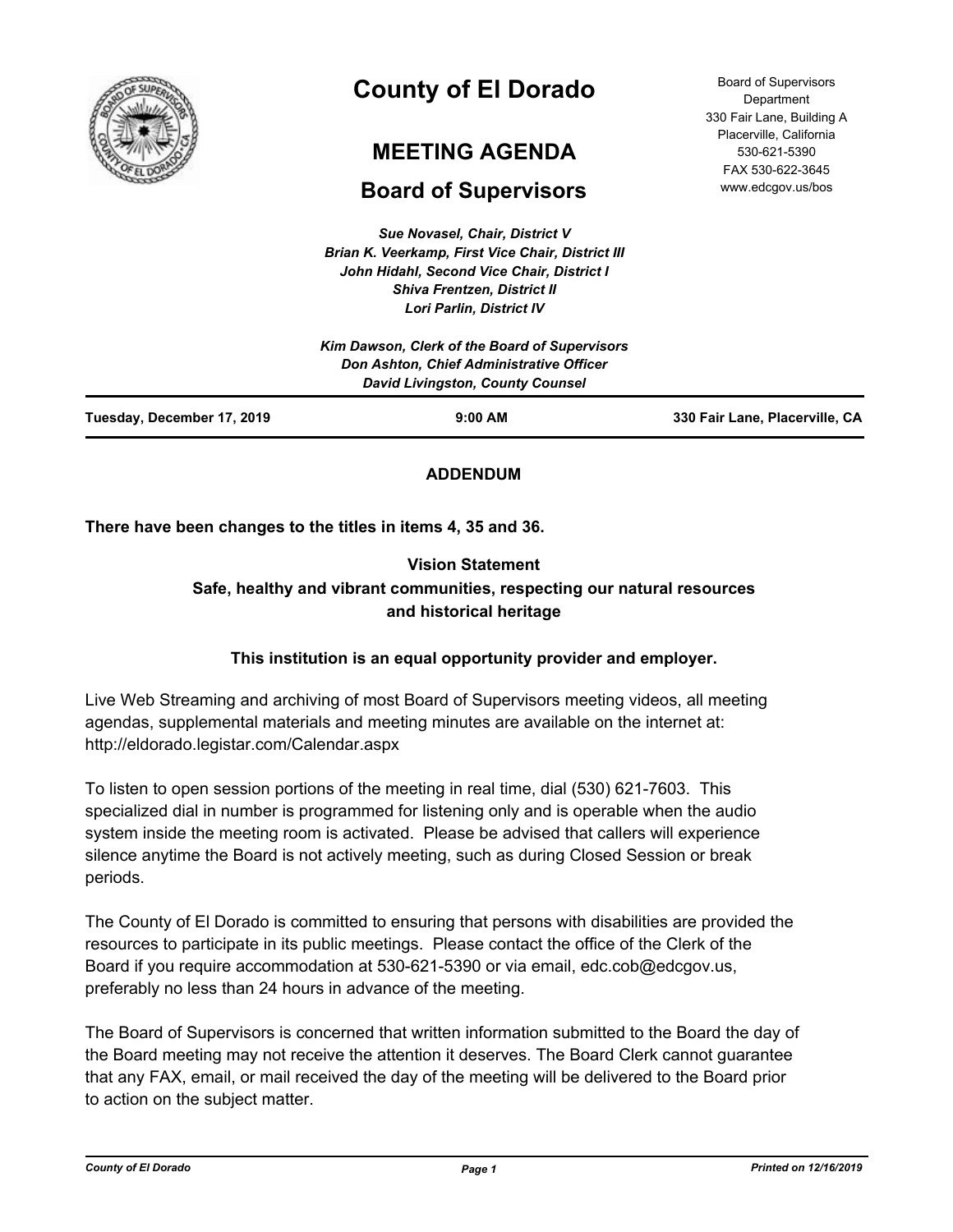The Board meets simultaneously as the Board of Supervisors and the Board of Directors of the Air Quality Management District, In-Home Supportive Services, Public Housing Authority, Redevelopment Agency and other Special Districts.

For Purposes of the Brown Act § 54954.2 (a), the numbered items on this Agenda give a brief description of each item of business to be transacted or discussed. Recommendations of the staff, as shown, do not prevent the Board from taking other action.

Materials related to an item on this Agenda submitted to the Board of Supervisors after distribution of the agenda packet are available for inspection during normal business hours in the public viewing packet located in Building A, 330 Fair Lane, Placerville or in the Board Clerk's Office located at the same address. Such documents are also available on the Board of Supervisors' Meeting Agenda webpage subject to staff's ability to post the documents before the meeting.

# **PROTOCOLS FOR PUBLIC COMMENT**

Public comment will be received at designated periods as called by the Board Chair.

Public comment on items scheduled for Closed Session will be received before the Board recesses to Closed Session.

Except with the consent of the Board, individuals shall be allowed to speak to an item only once.

On December 5, 2017, the Board adopted the following protocol relative to public comment periods. The Board adopted minor revisions to the protocol on February 26, 2019, incorporated herein:

Time for public input will be provided at every Board of Supervisors meeting. Individuals will have three minutes to address the Board. Individuals authorized by organizations will have three minutes to present organizational positions and perspectives and may request additional time, up to five minutes. At the discretion of the Board, time to speak by any individual may be extended.

Public comment on certain agenda items designated and approved by the Board may be treated differently with specific time limits per speaker or a limit on the total amount of time designated for public comment. It is the intent of the Board that quasi-judicial matters have additional flexibility depending upon the nature of the issue. It is the practice of the Board to allocate 20 minutes for public comment during Open Forum and for each agenda item to be discussed. (Note: Unless designated on the agenda, there is no Open Forum period during Special Meetings.)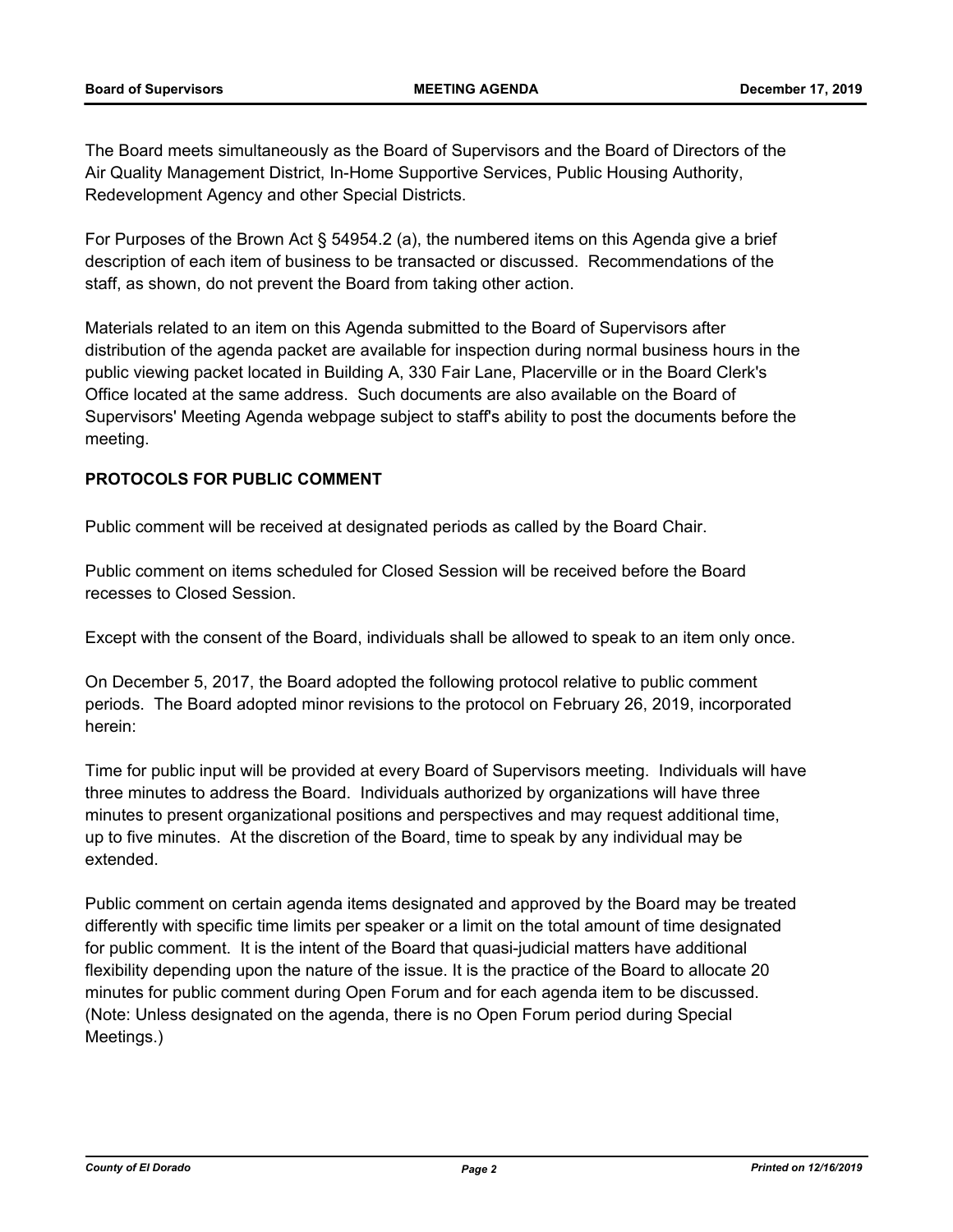Individual Board members may ask clarifying questions but will not engage in substantive dialogue with persons providing input to the Board.

If a person providing input to the Board creates a disruption by refusing to follow Board guidelines, the Chair of the Board may take the following actions:

Step 1. Request the person adhere to Board guidelines. If the person refuses, the Chair may turn off the speaker's microphone.

Step 2. If the disruption continues, the Chair may order a recess of the Board meeting.

Step 3. If the disruption continues, the Chair may order the removal of the person from the Board meeting.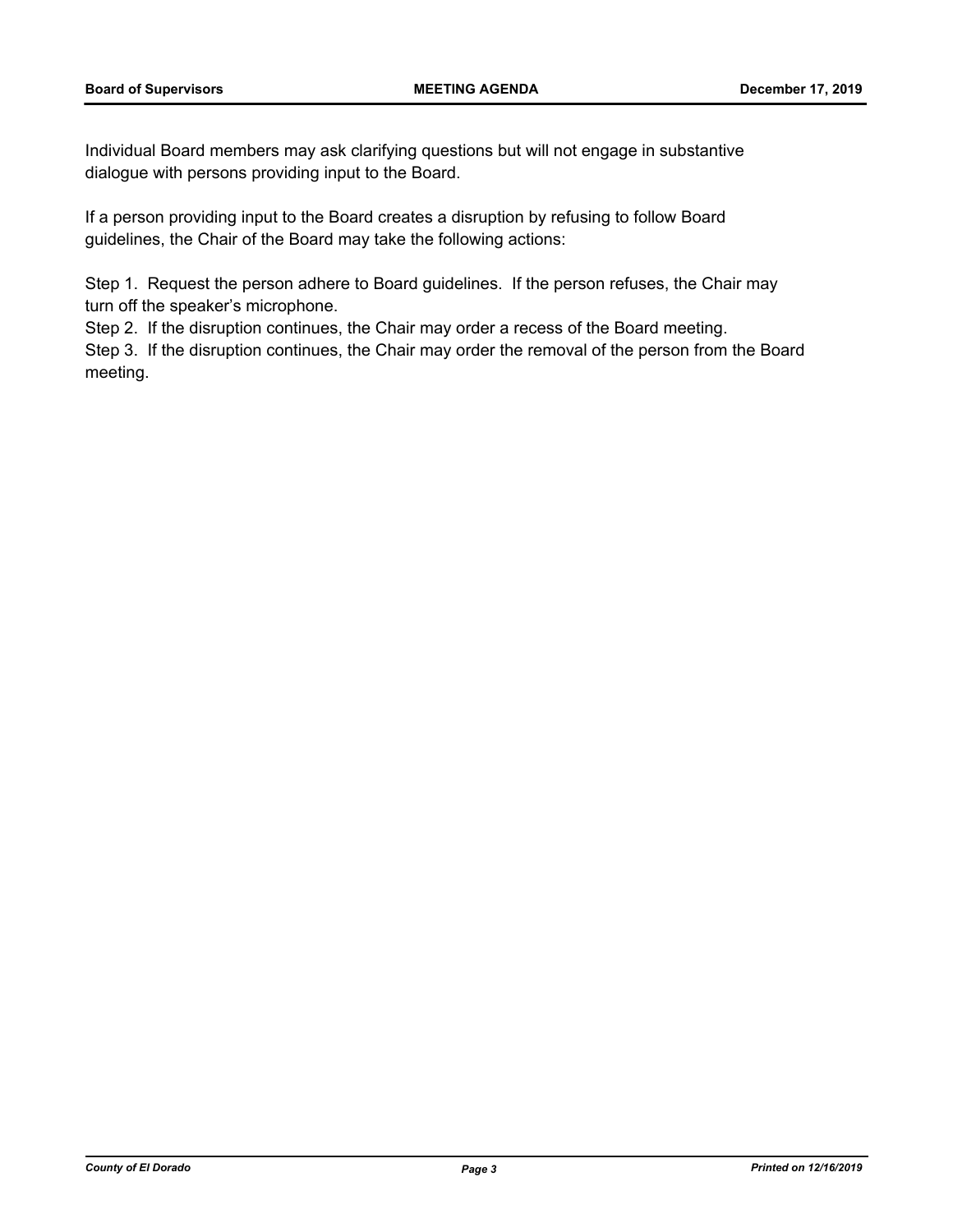### **9:00 A.M. - CALL TO ORDER**

#### **INVOCATION AND PLEDGE OF ALLEGIANCE TO THE FLAG**

#### **ADOPTION OF THE AGENDA**

#### **9:00 A.M. TIME ALLOCATION**

**1.** [19-1724](http://eldorado.legistar.com/gateway.aspx?m=l&id=/matter.aspx?key=27048) Supervisor Novasel recommending the Board enjoy the Annual Performance by the El Dorado County Holiday Singers. (Est. Time: 20 Min.)

#### **APPROVAL OF CONSENT CALENDAR**

The Board may make any necessary additions, deletions or corrections to the agenda including moving items to or from the Consent Calendar and adopt the agenda and the Consent Calendar with one single vote. A Board member may request an item be removed from the Consent Calendar for discussion and separate Board action. At the appropriate time as called by the Board Chair, members of the public may make a comment on matters on the Consent Calendar prior to Board action.

#### **OPEN FORUM**

Open Forum is an opportunity for members of the public to address the Board of Supervisors on subject matter that is not on their meeting agenda and within their jurisdiction. Public comments during Open Forum are limited to three minutes per person. Individuals authorized by organizations will have three minutes to present organizational positions and perspectives and may request additional time, up to five minutes. The total amount of time reserved for Open Forum is 20 Minutes.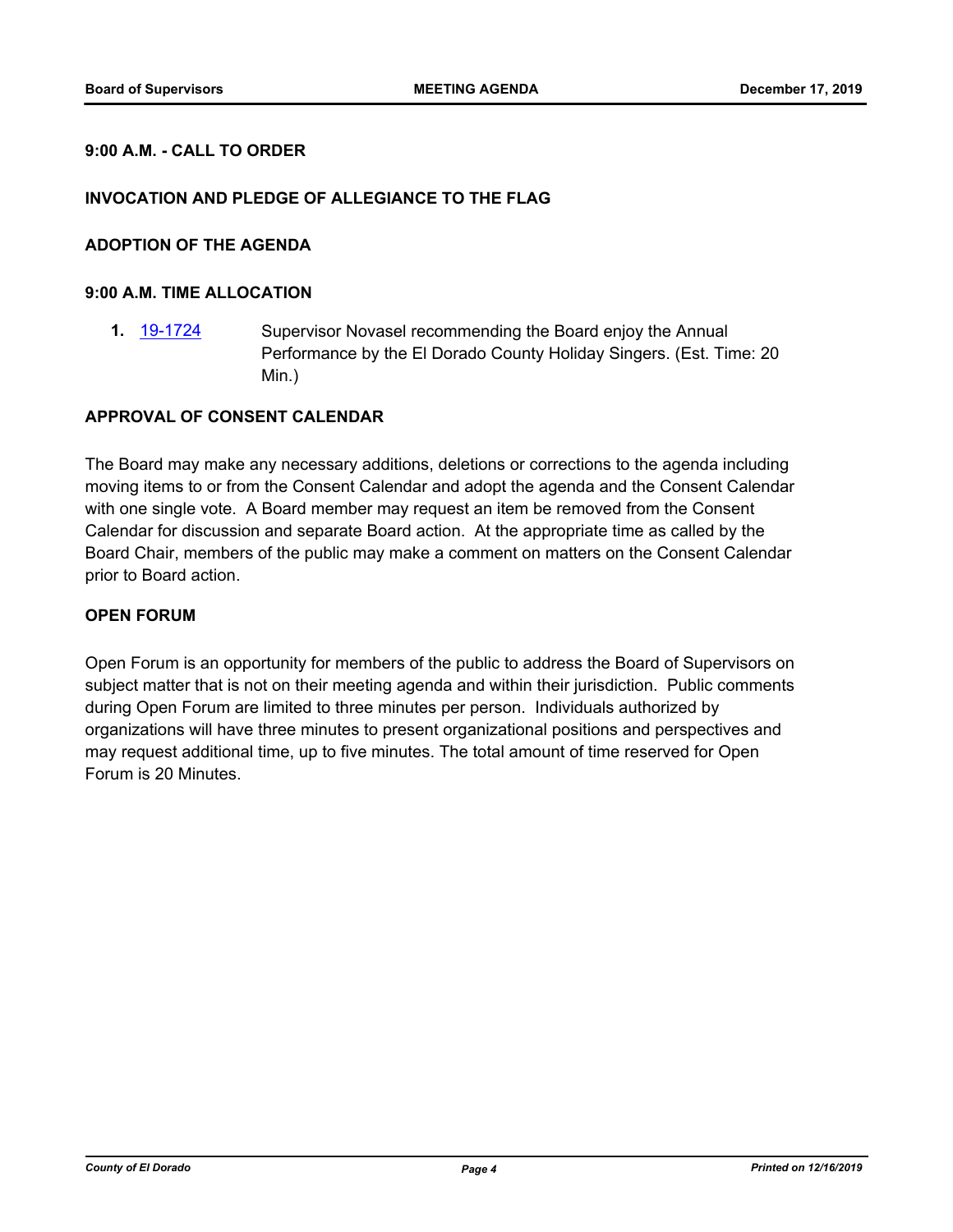#### **CONSENT CALENDAR**

**2.** [19-1835](http://eldorado.legistar.com/gateway.aspx?m=l&id=/matter.aspx?key=27159) Clerk of the Board recommending the Board approve the Minutes from the regular meeting of December 10, 2019.

#### **GENERAL GOVERNMENT - CONSENT ITEMS**

- **3.** [19-1800](http://eldorado.legistar.com/gateway.aspx?m=l&id=/matter.aspx?key=27124) Auditor-Controller recommending the Board: 1) Receive and file the attached annual reports as required by SB 165 for Community Facilities District No. 1992-1 (CFD 1992-1 Serrano), Community Facilities District 2000-1 (CFD 2000-1 South Lake Tahoe Recreation Facilities JPA), Community Facilities District No. 2001-1 (CFD 2001-1 Promontory), Community Facilities District No. 2005-1 (CFD 2005-1 Blackstone), Community Facilities District No. 2005-2 (CFD 2005-2 Laurel Oaks), Community Facilities District No. 2014-1 (CFD 2014-1 Carson Creek), and Community Facilities District No. 2018-1 (CFD 2018-1 Bass Lake Hills); and 2) Adopt and authorize the Chair to sign Resolution **234-2019** accepting said reports.
- **4.** [19-1734](http://eldorado.legistar.com/gateway.aspx?m=l&id=/matter.aspx?key=27058) Chief Administrative Office recommending the Board adopt and authorize the Chair to sign approve the Final Passage (Second Reading) of Ordinance **5116** amending Title 3 - Revenue and Finance Ordinance of the El Dorado County Ordinance Code, Chapter 3.13 - Contracting Out. (Cont. 12/10/19, Item 39)

### **FUNDING:** N/A

**5.** [19-1850](http://eldorado.legistar.com/gateway.aspx?m=l&id=/matter.aspx?key=27174) Chief Administrative Office recommending the Board appoint Jan Robbins, as the Interim Director of Library Services, at step 1 (\$52.53/hour), effective December 31, 2019 until the new Director of Library Services starts.

#### **FUNDING:** General Fund.

**6.** [19-1843](http://eldorado.legistar.com/gateway.aspx?m=l&id=/matter.aspx?key=27167) Chief Administrative Office recommending the Board approve the Master Stewardship Agreement (MSA) and authorize the Chair to sign the MSA, pending minor changes as approved by County Counsel, memorializing the collaborative agreement between El Dorado County and the USDA Forest Service, El Dorado National Forest, providing for a variety of future landscape restoration projects within the region.

### **FUNDING:** N/A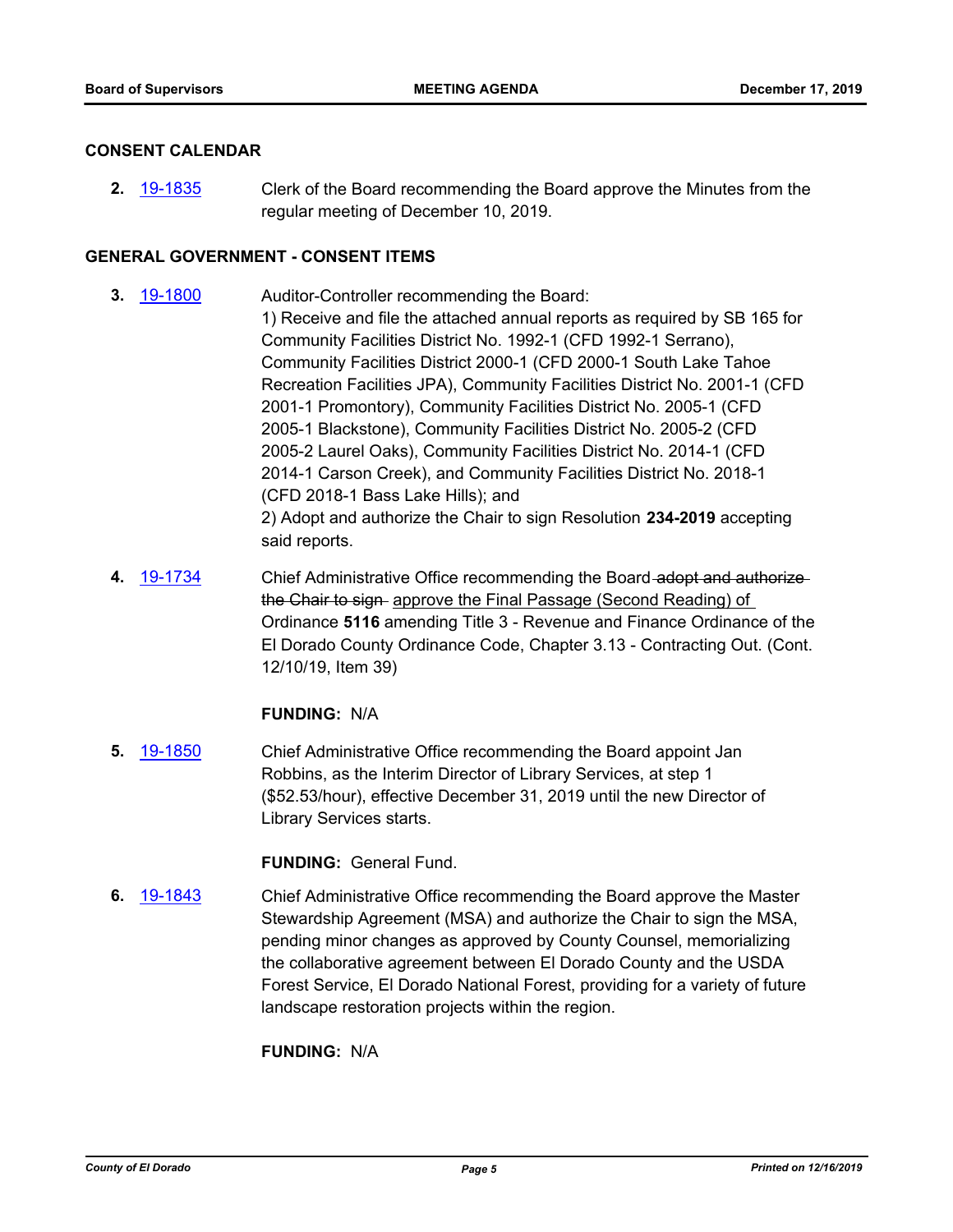**7.** [19-1841](http://eldorado.legistar.com/gateway.aspx?m=l&id=/matter.aspx?key=27165) Chief Administrative Office recommending the Board approve two sets of amendments to the Fiscal Year 2019-20 budget to reflect the Board's direction on November 19, 2019 regarding the use of General Fund contingency as well as corrections related to final FY 2018-19 Year End Close information. (4/5 vote required)

**FUNDING:** General Fund.

**8.** [19-1806](http://eldorado.legistar.com/gateway.aspx?m=l&id=/matter.aspx?key=27130) Chief Administrative Office, Facilities Division, recommending the Board authorize the Purchasing Agent to sign Amendment V to Agreement for Services 317-S1810 / 2704 with TerraVerde Energy, LLC to extend the term one year to December 31, 2020 for continued design and project management services related to the County's solar project with no change to compensation.

**FUNDING:** Accumulative Capital Outlay Fund.

**9.** [19-1747](http://eldorado.legistar.com/gateway.aspx?m=l&id=/matter.aspx?key=27071) Chief Administrative Office, Procurement and Contracts Division, presenting a list of County surplus property and recommending the Board so declare and authorize disposal of same in accordance with the procedures outlined in the County's Purchasing Ordinance, Chapter 3.12 and Section 3.12.220 thereof.

#### **FUNDING:** Various.

**10.** [19-1756](http://eldorado.legistar.com/gateway.aspx?m=l&id=/matter.aspx?key=27080) Chief Administrative Office, Procurement and Contracts Division, recommending the Board:

> 1) Declare one (1) Parklet as surplus in accordance with the procedures outlined in the County's Purchasing Ordinance, Chapter 3.12 and Section 3.12.220 thereof; and

> 2) Authorize the Purchasing Agent to execute the attached agreement for the donation of the Parklet to the City of Placerville.

#### **FUNDING:** N/A

**11.** [19-1771](http://eldorado.legistar.com/gateway.aspx?m=l&id=/matter.aspx?key=27095) Chief Administrative Office, Procurement and Contracts Division, recommending the Board declare two (2) service weapons as surplus and approve the sale of the weapons to retiring Sheriff Deputy Darren Bradley and Deputy Chief Probation Officer Steve Heggen.

> **FUNDING:** Funding received from the sales will be deposited into the General Fund.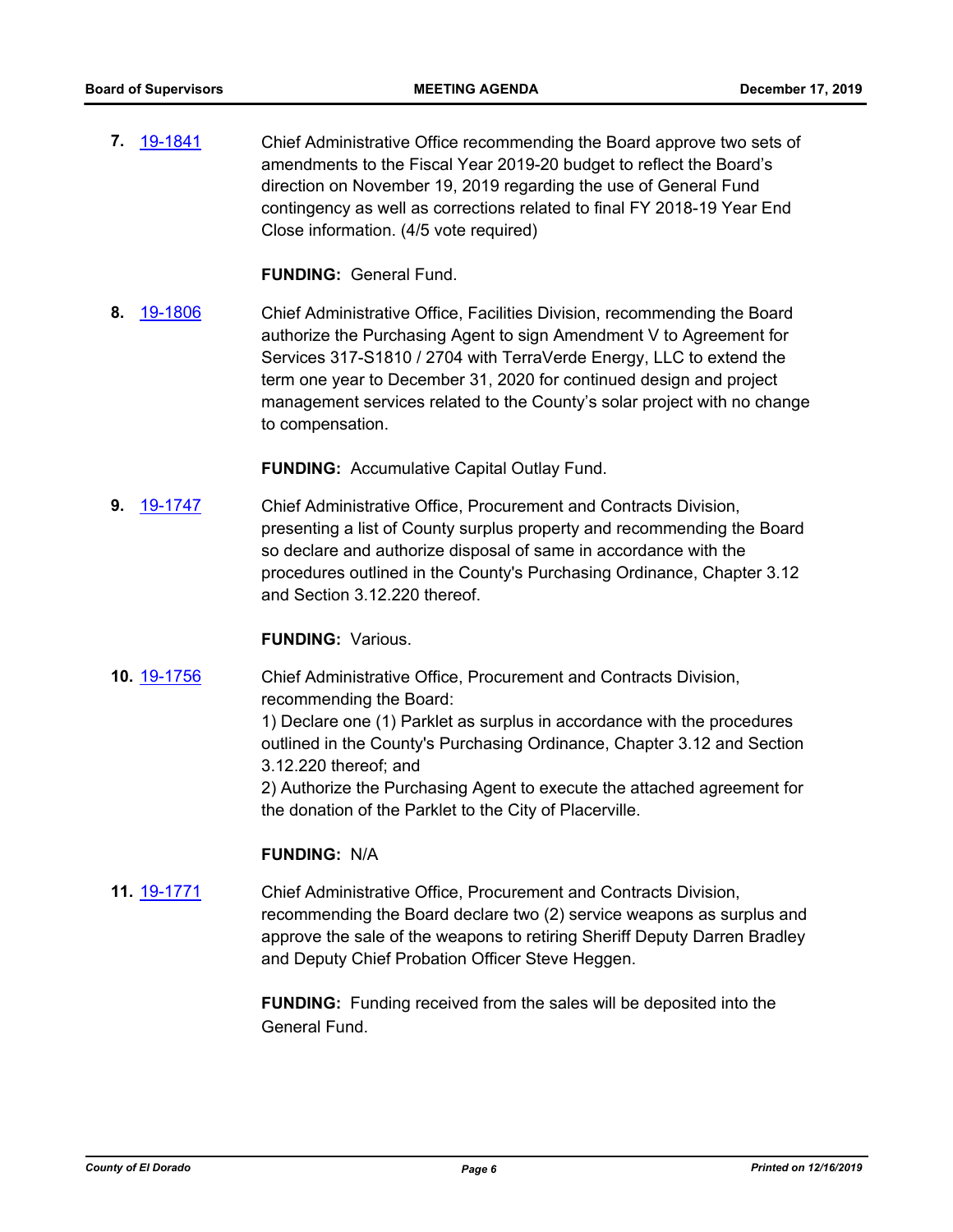**12.** [19-1769](http://eldorado.legistar.com/gateway.aspx?m=l&id=/matter.aspx?key=27093) Clerk of the Board recommending the Board adopt and authorize the Chair to sign Resolution **236-2019** establishing the El Dorado County Commission for Youth and Families.

#### **FUNDING:** N/A

**13.** [19-1699](http://eldorado.legistar.com/gateway.aspx?m=l&id=/matter.aspx?key=27023) Human Resources Department recommending the Board: 1) Approve the minimum wage increase for the County of El Dorado from \$12.00 to \$13.00, effective the pay period containing January 1, 2020; and 2) Approve and authorize the Chair to sign Resolution **232-2019** to increase the salaries of the following classifications to the 2020 minimum wage: Elections Worker - EH, Food Services Aide, General Trainee - EH, Mental Health Aide, Park Operations Assistant, Probation Transport Driver, Student Intern - EH, Student Intern Undergrad - EH, and Transportation Officer.

#### **FUNDING:** Various.

**14.** [19-1700](http://eldorado.legistar.com/gateway.aspx?m=l&id=/matter.aspx?key=27024) Human Resources Department recommending the Board approve and authorize the Chair to sign Resolution **221-2019** adopting, effective the pay period containing January 1, 2020, new salaries for the classifications affected by El Dorado County Charter, Section 504; the Memorandum of Understanding between the County of El Dorado and the Deputy Sheriffs' Association, Article 5, Section 2; and the Memorandum of Understanding between the County of El Dorado and the El Dorado County Law Enforcement Management Association, Article 4, Section 1B for an estimated total annual cost of approximately \$426,605 (approximately \$213,303 for the remainder of FY 19-20).

**FUNDING:** General Fund.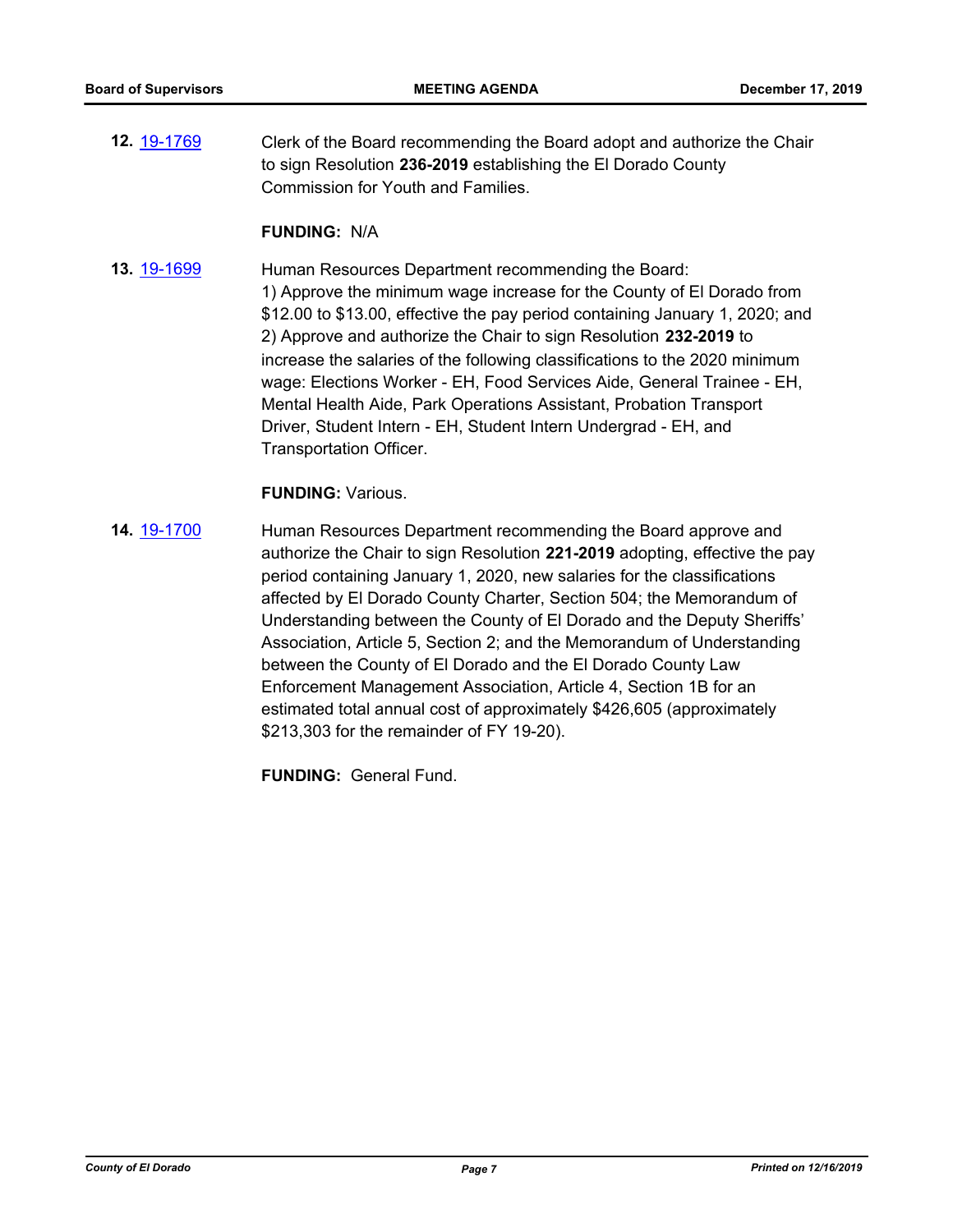| 15. 19-1184        | Director of Human Resources and the Chief Administrative Officer<br>recommending the Board:<br>1) Approve the establishment of a new unrepresented bargaining unit<br>entitled BD;<br>2) Approve and authorize the Chair to sign Resolution 237-2019 to move<br>the Supervisor-Board of Supervisors classification from the EL bargaining<br>unit to the newly established, unrepresented Board of Supervisors<br>bargaining unit of BD;<br>3) Approve and authorize the Chair to sign Resolution 238-2019 for:<br>a) The modification of established bargaining units to dissolve the Deputy<br>County Counsel (CC) bargaining unit;<br>b) Reallocate the classifications currently represented by the CC unit into                                                                                                                                                                       |
|--------------------|--------------------------------------------------------------------------------------------------------------------------------------------------------------------------------------------------------------------------------------------------------------------------------------------------------------------------------------------------------------------------------------------------------------------------------------------------------------------------------------------------------------------------------------------------------------------------------------------------------------------------------------------------------------------------------------------------------------------------------------------------------------------------------------------------------------------------------------------------------------------------------------------|
|                    | the Unrepresented Management (UM) unit; and<br>c) Increase the salaries for the classifications of Associate Deputy County<br>Counsel, Deputy County Counsel, and Sr. Deputy County Counsel;<br>4) Approve and authorize the Chair to sign the revised Salary and Benefits<br>Resolution for Unrepresented Employees - Resolution 235-2019; and<br>5) Approve the updated 2020 Calendar Year Benefit Rate Cards to include<br>the new unrepresented BD bargaining group and remove the CC<br>bargaining unit, effective December 21, 2019.<br><b>FUNDING: General Fund.</b>                                                                                                                                                                                                                                                                                                                |
|                    |                                                                                                                                                                                                                                                                                                                                                                                                                                                                                                                                                                                                                                                                                                                                                                                                                                                                                            |
| 16. 19-1789        | Human Resources Department, Risk Management Division,<br>recommending the Board:<br>1) Make findings that it is more economical and feasible to contract out for<br>insurance certificate collection and monitoring services in accordance with<br>Ordinance 3.12.030;<br>2) Approve and authorize the continuation of perpetual agreement 448 with<br>CSAC Excess Insurance Authority, Inc. for the provision of CSAC-EIA's<br>contract with Ebix for insurance certificate collection and monitoring<br>services for the term January 1, 2020 - December 31, 2023;<br>3) Approve the adjusted the fees to reflect the annual change in the<br>Consumer Price Index as submitted by Ebix, Inc.; and<br>4) Authorize the Purchasing Agent to sign the new agreement 4527 with<br>Ebix, Inc. for the term of January 1, 2020 - December 31, 2023 for a not to<br>exceed amount of \$36,400. |
|                    | <b>FUNDING:</b> Risk Management - Risk Liability Fund.                                                                                                                                                                                                                                                                                                                                                                                                                                                                                                                                                                                                                                                                                                                                                                                                                                     |
| 17. <u>19-1848</u> | Supervisor Novasel recommending the Board approve and authorize the<br>Chair to sign a Proclamation recognizing December 15, 2019, as Bill of<br>Rights Day in El Dorado County.                                                                                                                                                                                                                                                                                                                                                                                                                                                                                                                                                                                                                                                                                                           |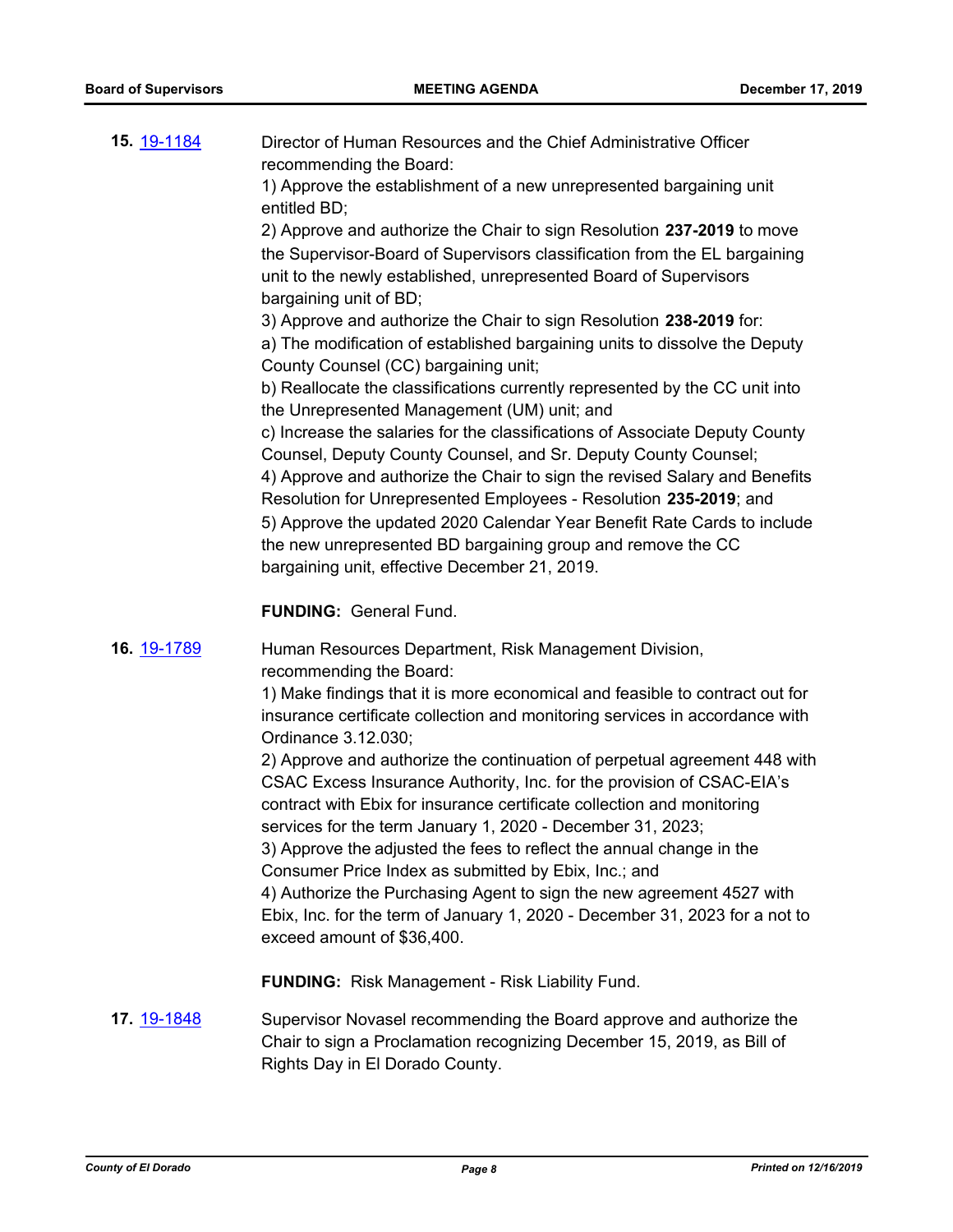**18.** [19-1836](http://eldorado.legistar.com/gateway.aspx?m=l&id=/matter.aspx?key=27160) Supervisor Veerkamp recommending the Board authorize the signatures of all five Board Members on a Certificate of Recognition for Laurence Crabtree, USFS Forest Supervisor and to wish him well in his retirement.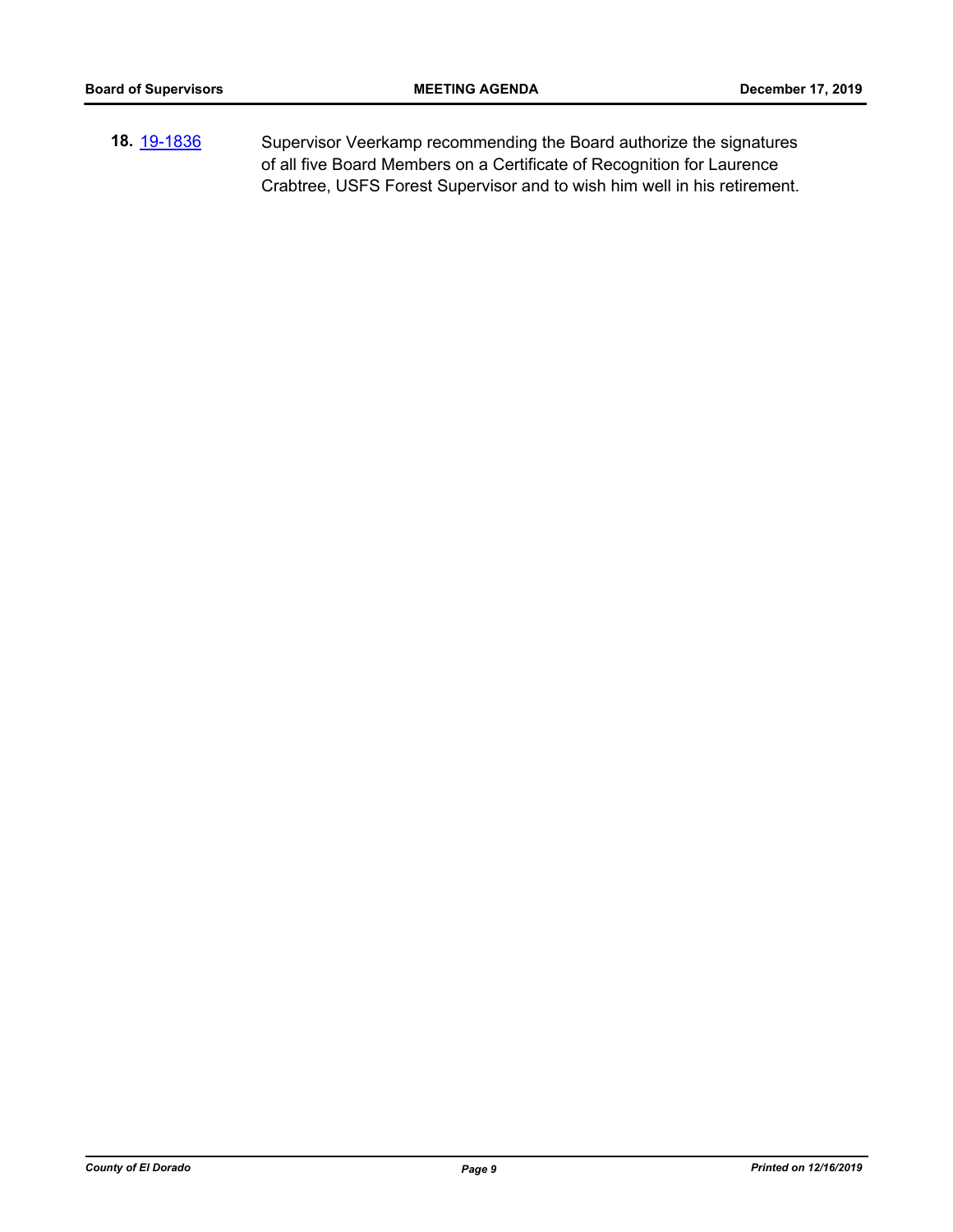#### **HEALTH AND HUMAN SERVICES - CONSENT ITEMS**

**19.** [19-1397](http://eldorado.legistar.com/gateway.aspx?m=l&id=/matter.aspx?key=26718) Health and Human Services Agency recommending the Board: 1) Approve and authorize the Chair to sign Agreement for Services 4330 with Telecare Corporation, Inc., to operate the Psychiatric Health Facility (PHF) for the County, for the term of five years from January 1, 2020 through December 31, 2025, with a maximum obligation of \$30,149,966; 2) Approve and authorize the Chair to sign non-financial Facility Use Agreement 4332 with Telecare Corporation, Inc., to use the County PHF Facility during the term of the PHF operations agreement; 3) Make findings in accordance with County Ordinance 3.13.030 that it is more economical and feasible to contract with Telecare Corporation, Inc. for services provided under this Agreement 4330 because the County does not have the staff to perform said services; and 4) Authorize the Purchasing Agent, or designee, to execute further documents relating to Agreement for Services 4330, or Facility Use Agreement 4332, including amendments, which do not increase the maximum dollar amount or term of the Agreements, and contingent upon approval by County Counsel and Risk Management.

> **FUNDING:** State, Federal, and Other Funding: 41% Federal; 2% State; 8% Other Government funding; and 49% Behavioral Health Realignment.

**20.** [19-1179](http://eldorado.legistar.com/gateway.aspx?m=l&id=/matter.aspx?key=26502) Health and Human Services Agency recommending the Board adopt and authorize the Chair to sign Resolution **218-2019**, which delegates authority to the Director of the Health and Human Services Agency to apply jointly with the Development Sponsor, Mercy Housing, for funding from the California Department of Housing and Community Development via the No Place Like Home (Round 2) Notice of Funding Availability, for funding related to the development of supportive housing options.

**FUNDING:** 100% State; no match required.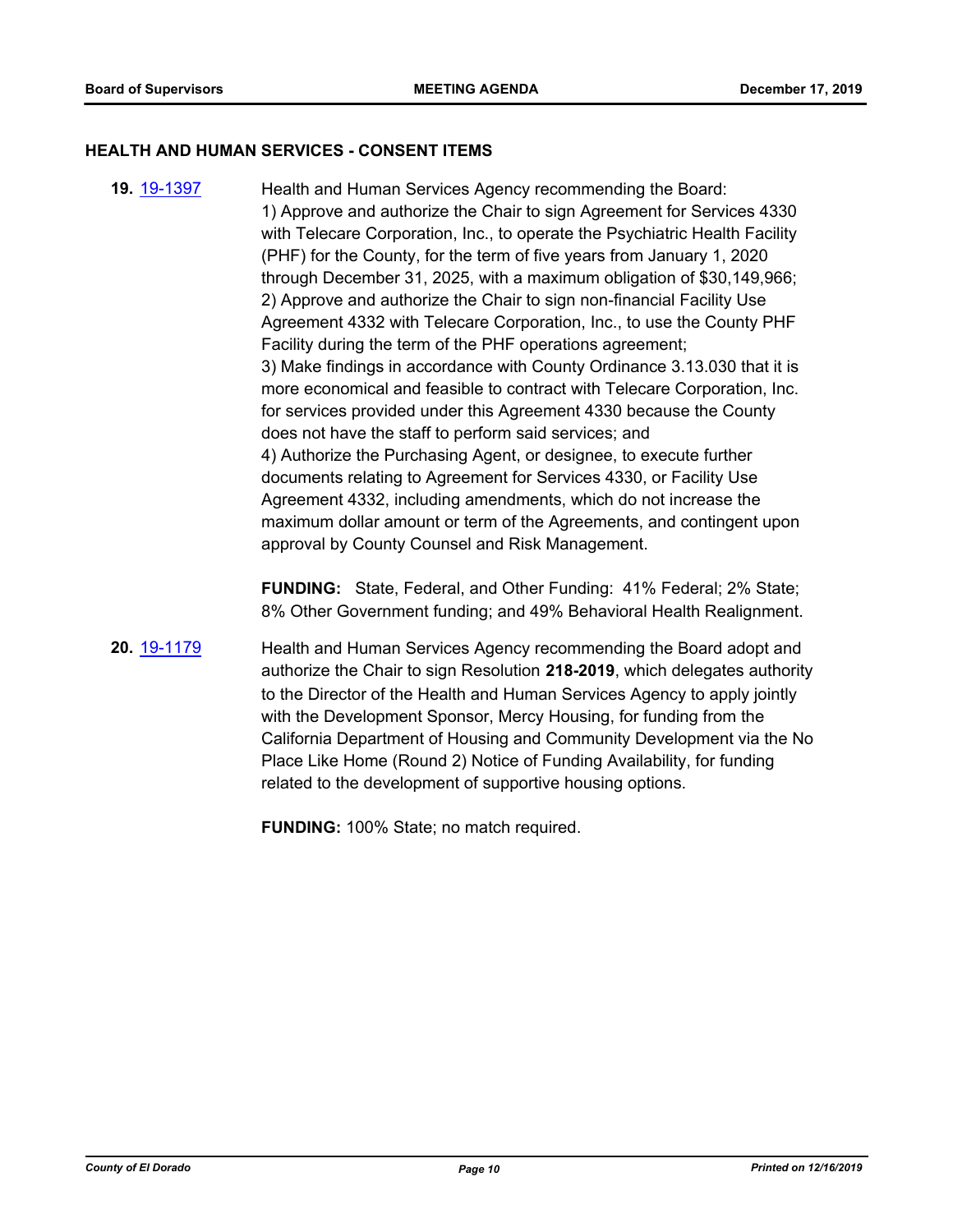**21.** [19-1715](http://eldorado.legistar.com/gateway.aspx?m=l&id=/matter.aspx?key=27039) Health and Human Services Agency recommending the Board: 1) Approve and authorize the Chair to sign Amendment 2 to Agreement for Services 93 (045-S1810) with Susan Stoeffler, MFT, for the provision of therapeutic counseling and related services which extends the term by fourteen months for a new term of June 13, 2017 through February 28, 2021, effective upon execution, with no change to the maximum obligation of \$140,000;

2) Make findings in accordance with County Ordinance 3.13.030 that it is more economical and feasible to contract for services provided under this Agreement because the County has neither the licensed staff nor facilities to perform said services; and

3) Authorize the Purchasing Agent, or designee, to execute further documents relating to Agreement for Services 93 (045-S1810), including amendments which do not increase the maximum dollar amount or term of the Agreement, and contingent upon approval by County Counsel and Risk Management.

**FUNDING:** 37% Federal, 20% State, 38% Realignment, and 5% General Fund.

**22.** [19-1776](http://eldorado.legistar.com/gateway.aspx?m=l&id=/matter.aspx?key=27100) Library Department recommending the Board receive and file the following reports for special taxes for County Service Area 10, specific to County of El Dorado library services for Fiscal Year 2018-19:

1) Reports pursuant to Government Code § 50075.1 that:

a) Specify the authority under which the County may levy a special tax for library services, § 50075.1;

- b) Define the purposes for which this tax may be used § 50075.1; and
- c) Identify the special tax revenue fund in the County of El Dorado; and

2) Attachments to those reports demonstrating the amount of funds collected and expended pursuant to Government Code § 50075.3.

**FUNDING:** County Service Area 10 Special Taxes.

**23.** [19-1779](http://eldorado.legistar.com/gateway.aspx?m=l&id=/matter.aspx?key=27103) Library Department recommending the Board adopt and authorize the Chair to sign Resolution **223-2019** establishing parking regulations for the Cameron Park Library.

**FUNDING:** N/A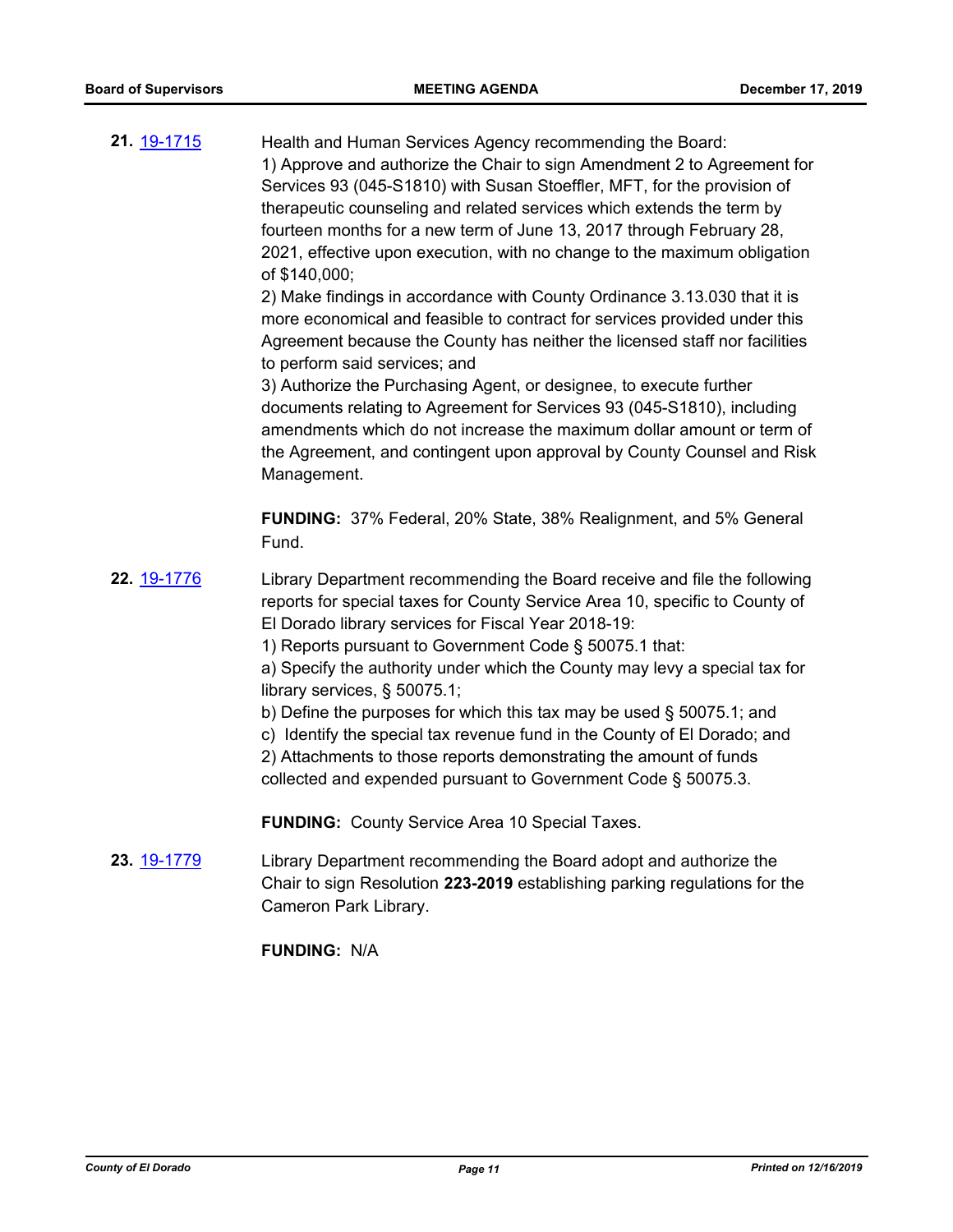# **LAND USE AND DEVELOPMENT - CONSENT ITEMS**

| 24. 19-1557 | Agricultural Department recommending the Board receive and file the El<br>Dorado-Alpine Counties 2018 Agricultural Crop and Livestock Report.                                                                                                                                                                                                                                                                                                                                                                                                                                                                                                                                                                                                                                                                                                                                                                                                                                                                                                                                                                                                                                                                                                                                                                                                                                                                                                                                                                                                                                                                                                                                 |
|-------------|-------------------------------------------------------------------------------------------------------------------------------------------------------------------------------------------------------------------------------------------------------------------------------------------------------------------------------------------------------------------------------------------------------------------------------------------------------------------------------------------------------------------------------------------------------------------------------------------------------------------------------------------------------------------------------------------------------------------------------------------------------------------------------------------------------------------------------------------------------------------------------------------------------------------------------------------------------------------------------------------------------------------------------------------------------------------------------------------------------------------------------------------------------------------------------------------------------------------------------------------------------------------------------------------------------------------------------------------------------------------------------------------------------------------------------------------------------------------------------------------------------------------------------------------------------------------------------------------------------------------------------------------------------------------------------|
| 25. 19-1688 | El Dorado County Air Quality Management District (District)<br>recommending the Board, acting as the Air Quality Management Board of<br>Directors, adopt and authorize the Chair to sign Resolution 220-2019<br>authorizing the Air Pollution Control Officer to:<br>1) Execute grant agreement with the California Air Resources Board<br>(CARB) accepting initial funding in the amount of \$363,109.24 for the<br>implementation of the 2018-19 appropriation of the Woodsmoke<br>Reduction Program (Program), pending approval from County Counsel<br>and Risk Management;<br>2) Execute Memorandum of Understanding (MOU) and/or MOU<br>amendments with Placer County Air Pollution Control District to administer<br>the Program in Placer County, pending approval from County Counsel and<br>Risk Management;<br>3) Execute Memorandum of Understanding and/or MOU amendments with<br>Amador County Air Pollution Control District to administer to Program in<br>Amador County, pending approval from County Counsel and Risk<br>Management;<br>4) Execute agreements and/or amendments to existing agreements with<br>participating contractors to install woodstoves to ensure old woodstoves<br>are rendered inoperable and to instruct residents on proper operation of<br>new woodstove, pending approval from County Counsel and Risk<br>Management;<br>5) Implement and expend the funds in accordance with the grant<br>agreement with CARB; and<br>6) Execute any future grant or funding agreements with CARB and other<br>necessary actions to receive additional funding to support the<br>implementation of the Woodsmoke Reduction Program through the |
|             | statutory term of the Program.                                                                                                                                                                                                                                                                                                                                                                                                                                                                                                                                                                                                                                                                                                                                                                                                                                                                                                                                                                                                                                                                                                                                                                                                                                                                                                                                                                                                                                                                                                                                                                                                                                                |
|             | <b>FUNDING: AQMD - State Grant Funding.</b>                                                                                                                                                                                                                                                                                                                                                                                                                                                                                                                                                                                                                                                                                                                                                                                                                                                                                                                                                                                                                                                                                                                                                                                                                                                                                                                                                                                                                                                                                                                                                                                                                                   |
| 26. 19-1655 | Department of Transportation and Environmental Management<br>Department recommending the Board approve and authorize the Chair to<br>sign a Budget Transfer adjusting the budget for FY 2019-20 for previously<br>Board approved items, Legistar 19-0992, 19-1058, and 19-1045. (4/5 vote<br>required)                                                                                                                                                                                                                                                                                                                                                                                                                                                                                                                                                                                                                                                                                                                                                                                                                                                                                                                                                                                                                                                                                                                                                                                                                                                                                                                                                                        |

**FUNDING:** Fleet Internal Service Fund and Accident Fund, CSA No. 10 Solid Waste Funds, and CSA No. 10 Liquid Waste Funds.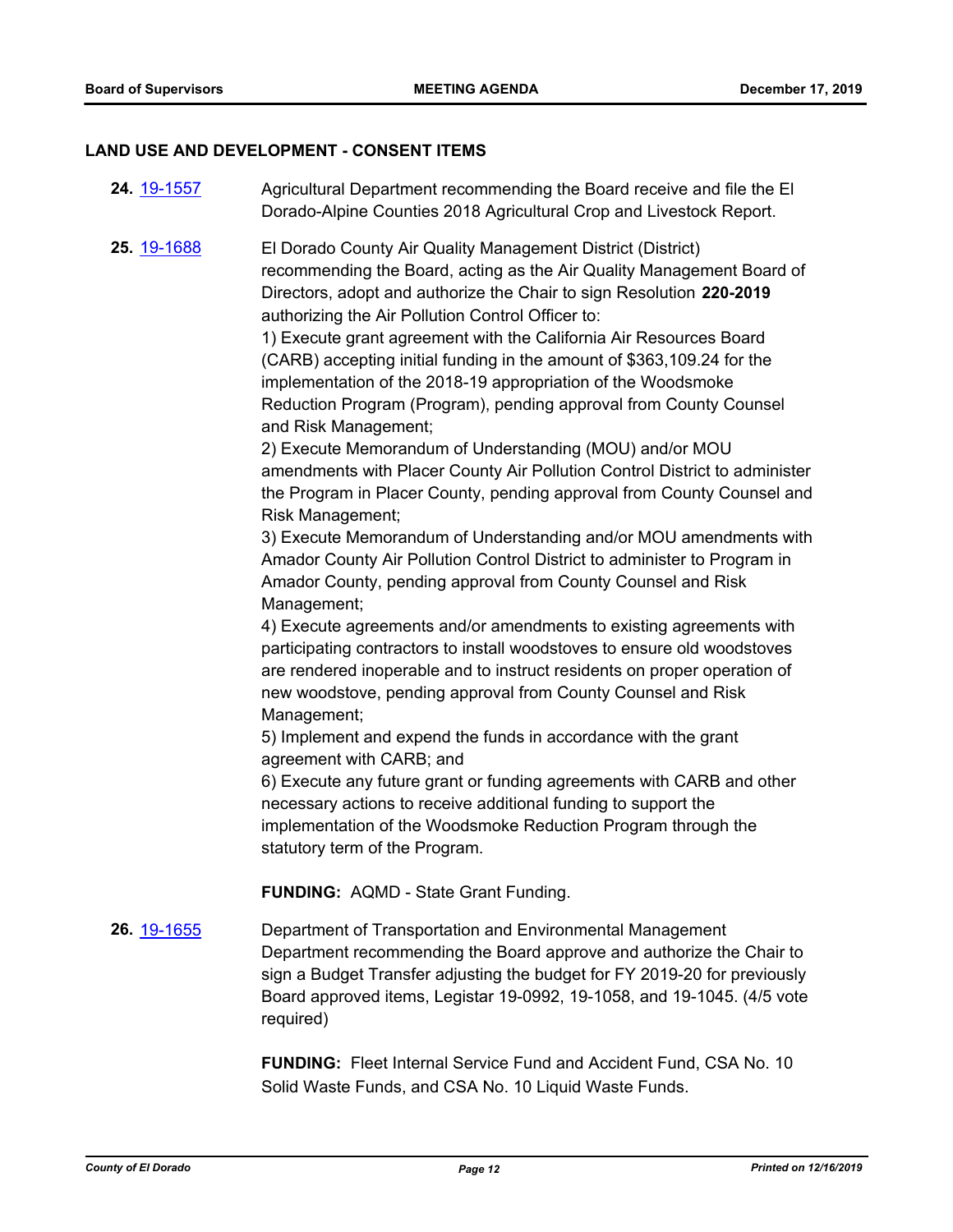**27.** [19-1678](http://eldorado.legistar.com/gateway.aspx?m=l&id=/matter.aspx?key=27002) Department of Transportation - Fleet Services Unit, recommending the Board approve the following:

1) Dispense with the formal bidding process in accordance with Purchasing Ordinance 3.12.16, Section D;

2) Authorize the Purchasing Agent to utilize the State of California competitively bid Contracts 1-18-23-10, 1-18-23-20, and 1-18-23-23 for the acquisition of twenty-one (21) vehicles of various brands, models and options for the Department of Transportation - Fleet Services Unit; and 3) Authorize the Purchasing Agent to sign purchase orders to the awarded State vendors, Downtown Ford Sales of Sacramento, CA. in the amount of \$65,797 plus applicable delivery, fees and taxes (estimated at \$5,170); Elk Grove Auto Sales of Elk Grove, CA. in the amount of \$47,611 plus applicable delivery, fees and taxes (estimated at \$3,951) and Winner Chevrolet of Elk Grove, CA. in the amount of \$528,876 plus applicable delivery, fees and taxes (estimated at \$42,592) for a one time purchase following Board approval.

**FUNDING:** Fleet Internal Service Fund.

**28.** [19-1720](http://eldorado.legistar.com/gateway.aspx?m=l&id=/matter.aspx?key=27044) Department of Transportation recommending the Board take the following actions pertaining to the South Tahoe Greenway Shared Use Trail Phase 1B and 2 Project (CIP 95200/36107022, Contract 3785):

1) Award the Construction Contract to Herback General Engineering, Inc., who was the lowest responsive, responsible bidder;

2) Approve and authorize the Chair to sign the Construction Contract, subject to review and approval by County Counsel and Risk Management; and

3) Authorize the Director of Transportation to sign an Escrow Agreement, if requested by the Contractor and in accordance with Public Contract Code Section 22300, for the purpose of holding Contract retention funds.

**FUNDING**: Active Transportation Program (33% - Federal), Congestion Mitigation and Air Quality Program (13% - Federal), California Tahoe Conservancy (54% - State).

**29.** [19-1704](http://eldorado.legistar.com/gateway.aspx?m=l&id=/matter.aspx?key=27028) Department of Transportation recommending the Board approve and authorize the Chair to sign a budget transfer request for six County Service Area 9 Zones of Benefit to reallocate funds from contingency to road maintenance projects completed or contemplated during Fiscal Year 2019/2020, as well as correct two budgeted fund balance designations. (4/5 vote required)

> **FUNDING:** County Service Area 9 Zone of Benefit Special Taxes and Assessments.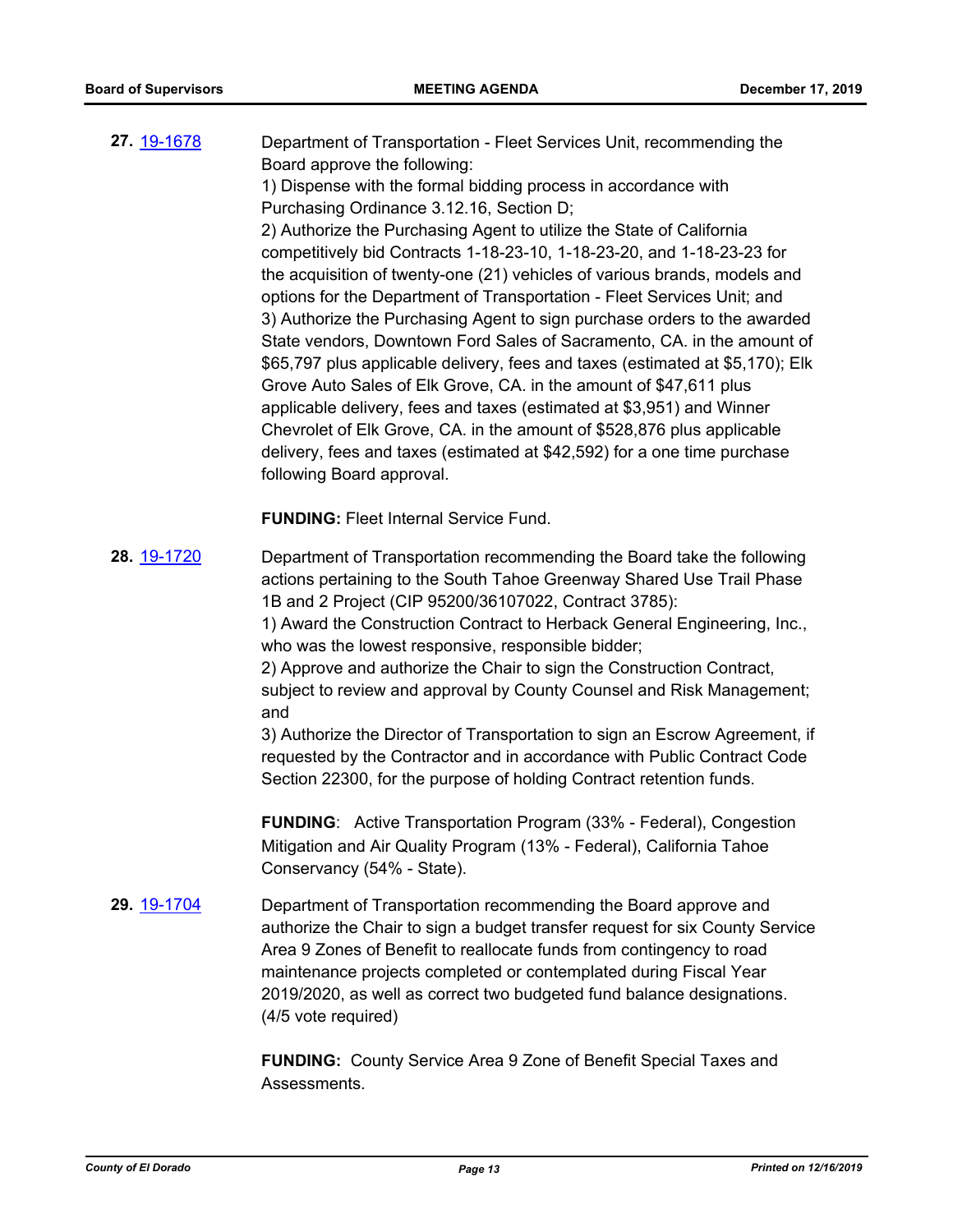**30.** [19-1721](http://eldorado.legistar.com/gateway.aspx?m=l&id=/matter.aspx?key=27045) Department of Transportation recommending the Board: 1) Make findings in accordance with Chapter 3.13, Section 3.13.030 of County Ordinance Code that it is more economical and feasible to engage an independent contractor for on-call environmental review services; and 2) Approve and authorize the Chair to sign Agreement for Services 4402 with Nichols Consulting Engineers, CTHD. in the not-to-exceed amount of \$300,000, for a term to become effective upon execution by both parties and expiring three years thereafter, to provide as-needed environmental review services for the Tahoe Basin.

> **FUNDING:** Various Capital Improvement Program and other funding sources that fund Department of Transportation projects. (Local, State, and Federal Funds)

**31.** [19-1738](http://eldorado.legistar.com/gateway.aspx?m=l&id=/matter.aspx?key=27062) Department of Transportation recommending the Board consider the following pertaining to the Headington Wash Rack Facility Project, CIP 81134/36005001, Contract 4299: 1) Approve and adopt the Plans and Contract Documents and authorize the Chair to sign the Plans; and 2) Authorize readvertisement for construction bids.

**FUNDING:** Road Fund/Discretionary (100%). (Local Funds)

**32.** [19-1552](http://eldorado.legistar.com/gateway.aspx?m=l&id=/matter.aspx?key=26876) Department of Transportation recommending the Board receive and file the Traffic Impact Mitigation Fee Program Annual Report for Fiscal Year 2018/19.

### **FUNDING:** N/A

**33.** [19-1748](http://eldorado.legistar.com/gateway.aspx?m=l&id=/matter.aspx?key=27072) Department of Transportation recommending the Board approve and authorize the Chair to sign First Amendment to Funding Agreement 2914 with the El Dorado County Air Quality Management District, extending the term to September 1, 2020 with no change to the amount of the agreement, to provide funding for the construction phase of the El Dorado Trail - Missouri Flat Road to El Dorado Project, CIP 97014.

> **FUNDING:** California Department of Motor Vehicles Assembly Bill 2766 Subvention Funds as issued by the Air Quality Management District Grant Program.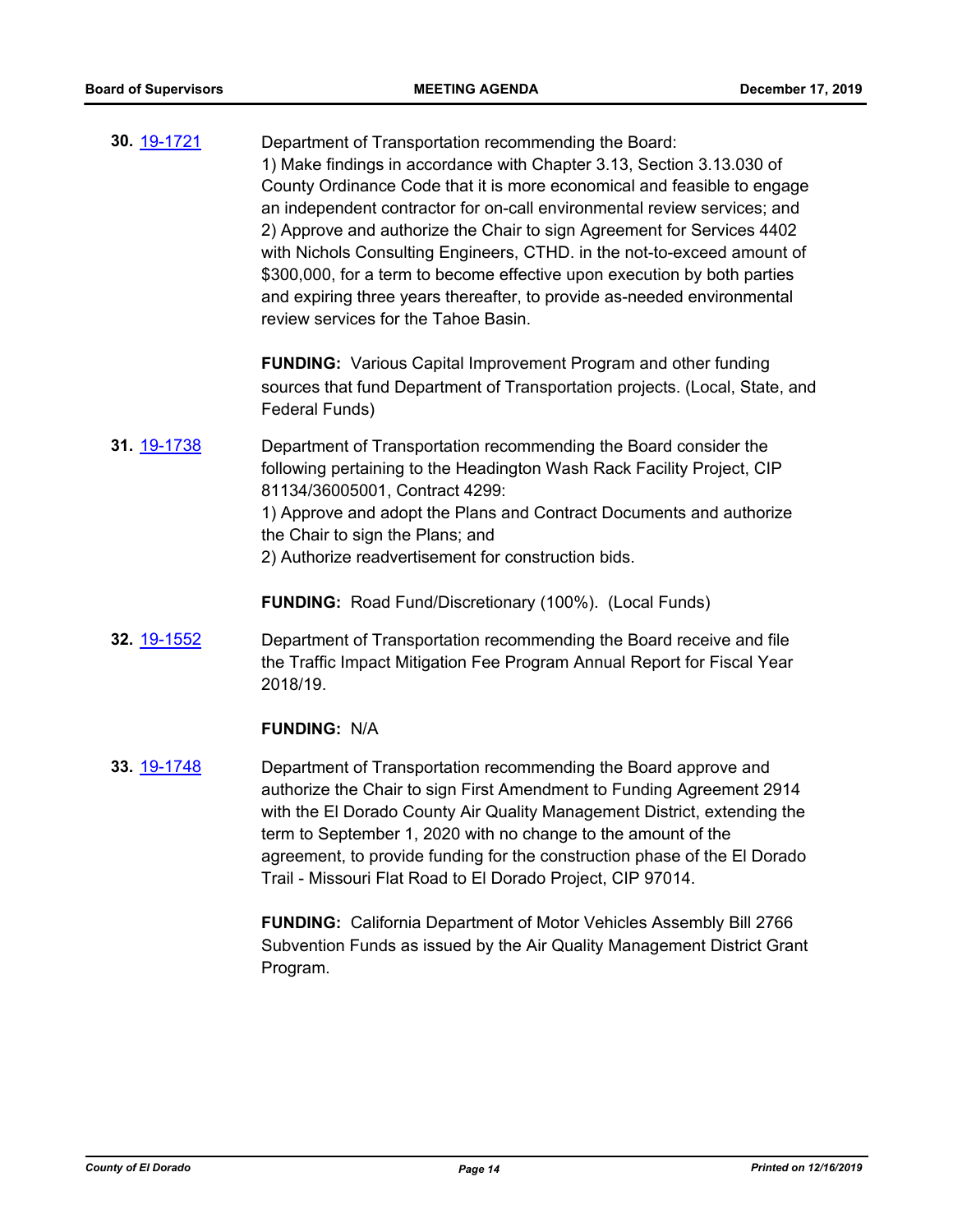**34.** [19-1675](http://eldorado.legistar.com/gateway.aspx?m=l&id=/matter.aspx?key=26999) Department of Transportation recommending the Board approve and authorize the Chair to sign the Third Amendment to Agreement for Services 157-S1411 with Mark Thomas & Company, Inc. extending the term to December 31, 2020, with no change in compensation, to finalize the Record of Survey for the U. S. 50/Silva Valley Parkway Interchange - Phase 1 Project, CIP 71328.

> **FUNDING:** Silva Valley Interchange Set-Aside (44%), 2004 General Plan Silva Valley Interchange Set-Aside (42%), Developer-Advanced Funds (10%), State and Local Partnership Program Grant (2%), Utility Agency - El Dorado Irrigation District (1%), and Road Fund (1%). (No Federal Funds)

**35.** [19-1513](http://eldorado.legistar.com/gateway.aspx?m=l&id=/matter.aspx?key=26835) Environmental Management Department recommending the Board adopt and authorize the Chair to sign approve the Final Passage (Second Reading) of Ordinance **5115** amending in its entirety Chapter 8.39, Well Standards, Ordinance No. 4110, of the El Dorado County Ordinance Code pertaining to Well Construction and Water Supply Standards. (Cont. 12/10/19, Item 42)

> **FUNDING:** General Fund / Environmental Health Permit fees (no change to current cost or revenue).

**36.** [19-1514](http://eldorado.legistar.com/gateway.aspx?m=l&id=/matter.aspx?key=26836) Environmental Management Department recommending the Board adopt and authorize the Chair to sign approve the Final Passage (Second Reading) of Ordinance **5114** amending in its entirety Chapter 8.38 - Hazardous Materials, Ordinance No. 4101 of the El Dorado County Ordinance Code pertaining to Hazardous Materials, thereby repealing in their entirety both Chapter 8.40 - Underground Storage Tanks, and Chapter 8.41 - Fuel Containing MTBE, and consolidating Chapter 8.40 into the revised Chapter 8.38.

> **FUNDING:** General Fund / Hazardous Materials Permit fees (no change to current cost or revenue).

**37.** [19-1536](http://eldorado.legistar.com/gateway.aspx?m=l&id=/matter.aspx?key=26858) Environmental Management Department recommending the Board approve and authorize the Chair to sign Resolution **230-2019** establishing protocol for partial cost recovery during the performance of investigations of real property subject to contamination resulting from the manufacturing and processing of illegal hazardous substances, including methamphetamine and opioids, in accordance with the requirements set forth in California Health and Safety Code section 25400.22.

> **FUNDING:** Non-General Fund / Potential partial cost recovery revenue for County Service Area No. 10 - Hazardous Materials Incident Response funds.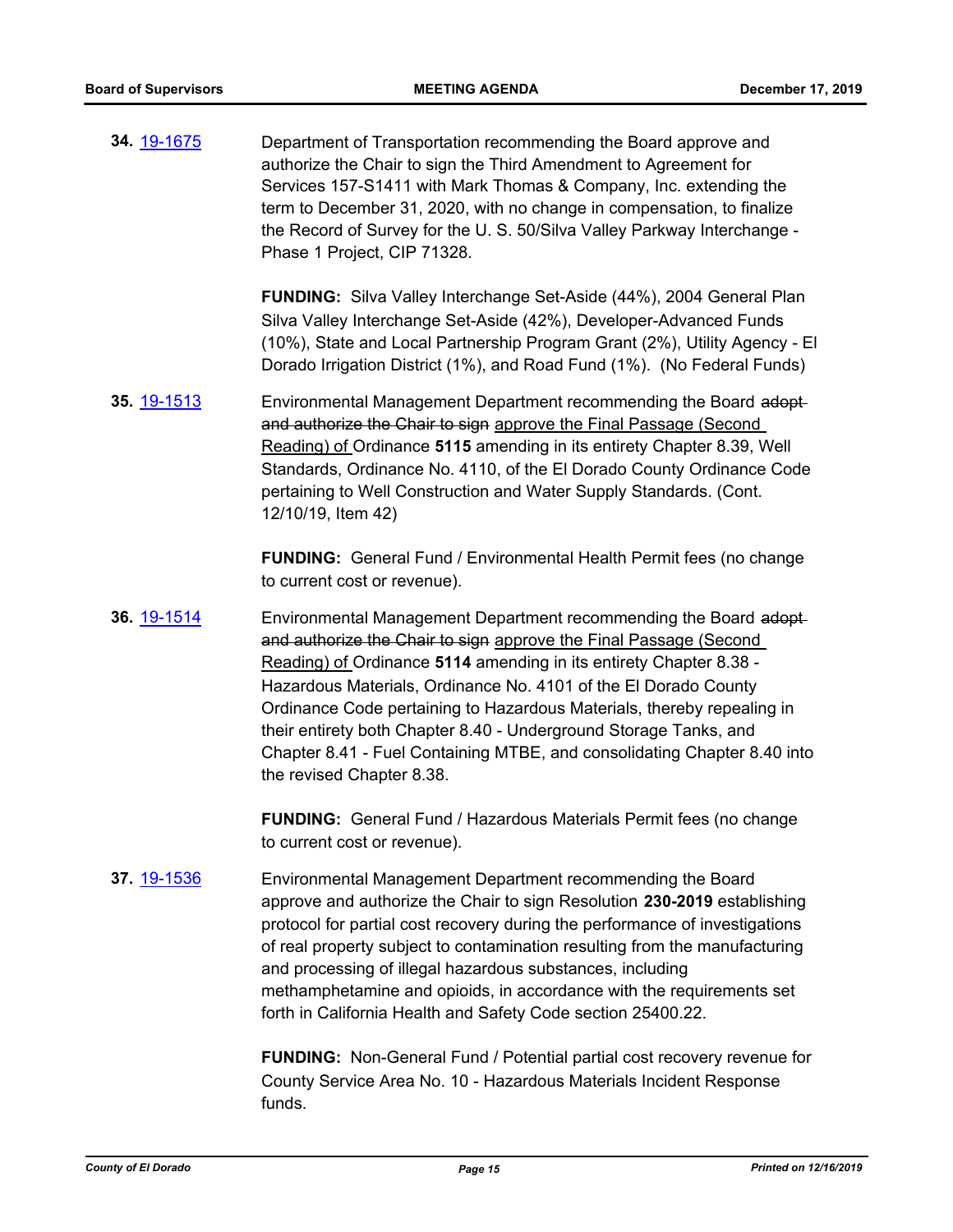**38.** [19-1752](http://eldorado.legistar.com/gateway.aspx?m=l&id=/matter.aspx?key=27076) Environmental Management Department recommending the Board adopt and authorize the Chair to sign Resolution **222-2019** to amend the Authorized Personnel Allocation, deleting one (1) vacant Limited Term Vector Control Technician I/II position in the Environmental Management Department.

> **FUNDING:** Non-General Fund, County Service Area No. 3 - Vector Control funds.

**39.** [19-1553](http://eldorado.legistar.com/gateway.aspx?m=l&id=/matter.aspx?key=26877) Planning and Building Department recommending the Board: 1) Receive and file the Annual Reports for Fiscal Year 17/18 and Fiscal Year 18/19 for the Ecological Preserve Fee and Oak Woodland Conservation Fee Programs per California Government Code Section 66006;

> 2) Receive and file the Fiscal Year 17/18 and Fiscal Year 18/19 for the Community Benefit Fee associated with the Alto, LLC Development Agreement per California Government Code Sections 65865(e) and 66006; and

3) Receive and file the Annual Reports for Fiscal Year 17/18 and Fiscal Year 18/19 for the Bass Lake Hill Specific Plan Public Facilities Plan Fee Program per California Government Code Section 66006.

**FUNDING:** Ecological Preserve Fees, Oak Woodland Conservation Fees, and developer agreement fees.

**40.** [19-1719](http://eldorado.legistar.com/gateway.aspx?m=l&id=/matter.aspx?key=27043) Planning and Building Department recommending the Board adopt and authorize the Chair to sign Resolution **226-2019**, rescinding a portion of prior Resolution 075-2016 and increasing the imprest cash funds for the Department by \$300, for a total amount of \$500.

**FUNDING:** General Fund.

**41.** [19-1758](http://eldorado.legistar.com/gateway.aspx?m=l&id=/matter.aspx?key=27082) Planning and Building Department, Planning Division-Current Planning, submitting for approval of Final Map (TM-F19-0003) for Bell Ranch Unit 1 (TM96-1321-R-4), creating 63 residential lots ranging in size from 13,500 to 91,649 square feet, 12 lettered open space/landscaping lots, one large lot and one park site (Lot J) on property identified by Assessor's Parcel Number 119-020-052, located on the north side of the intersection of Terra De Dios Drive and Morrison Road, in the El Dorado Hills area and recommending the Board consider the following:

1) Approve Final Map (TM-F19-0003) for Bell Ranch Unit 1; and 2) Approve and authorize the Chair to sign the Agreement to Make Subdivision Improvements (Attachment B). (Supervisorial District 1)

**FUNDING:** Developer-Funded.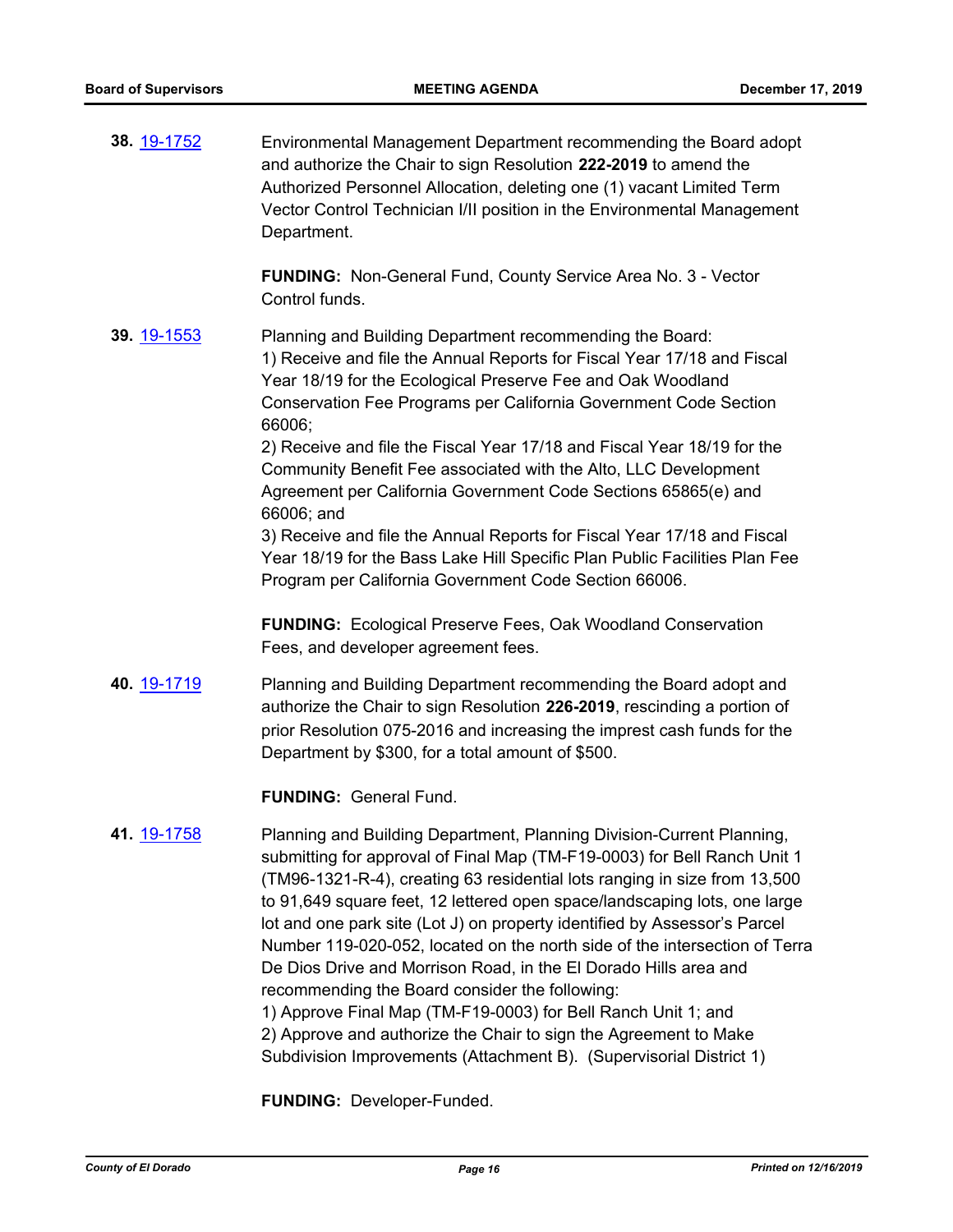**42.** [19-1680](http://eldorado.legistar.com/gateway.aspx?m=l&id=/matter.aspx?key=27004) Planning and Building Department, Planning Division, Long Range Planning Unit, recommending the Board adopt and authorize the Chair to sign Resolution **219-2019** to:

1) Authorize the submittal of a 2019 HOME Investment Partnerships Program Grant Program Activities allocation application to the California Department of Community Development to provide additional resources up to \$1,000,000 for the County's ongoing First-Time Homebuyer Loan Program; and

2) If awarded, authorize the Director of the Planning and Building Department, or designee, contingent upon approval by County Counsel and Risk Management, to execute the grant agreement and subsequent amendments thereto that do not affect the dollar amount or the term and to sign other grant-related documents.

**FUNDING:** Federal HOME Investment Partnership Program Grant Funds.

**43.** [19-1784](http://eldorado.legistar.com/gateway.aspx?m=l&id=/matter.aspx?key=27108) Surveyor's Office recommending the Board adopt and authorize the Chair to sign Resolution **224-2019** for Abandonment of Easement 19-0005, to abandon a portion of a public utility easement on Lot 35 of Village I, Lots F, G, and H, Serrano, recorded in Book I of Subdivisions at Page 104, identified as Assessor's Parcel Number 123-230-035, within the community of El Dorado Hills. (Supervisorial District 1**)**

**FUNDING:** Application Fees. (General Fund)

**44.** [19-1788](http://eldorado.legistar.com/gateway.aspx?m=l&id=/matter.aspx?key=27112) Surveyor's Office recommending the Board adopt and authorize the Chair to sign Resolution **225-2019** for Abandonment of Easement 19-0006, to abandon a portion of a public utility easement on Lot 27 of Village I, Lots F, G, and H, Serrano, recorded in Book I of Subdivisions at Page 104, identified as Assessor's Parcel Number 123-230-027. Said property is within the community of El Dorado Hills. (Supervisorial District 1)

**FUNDING:** Application Fees. (General Fund)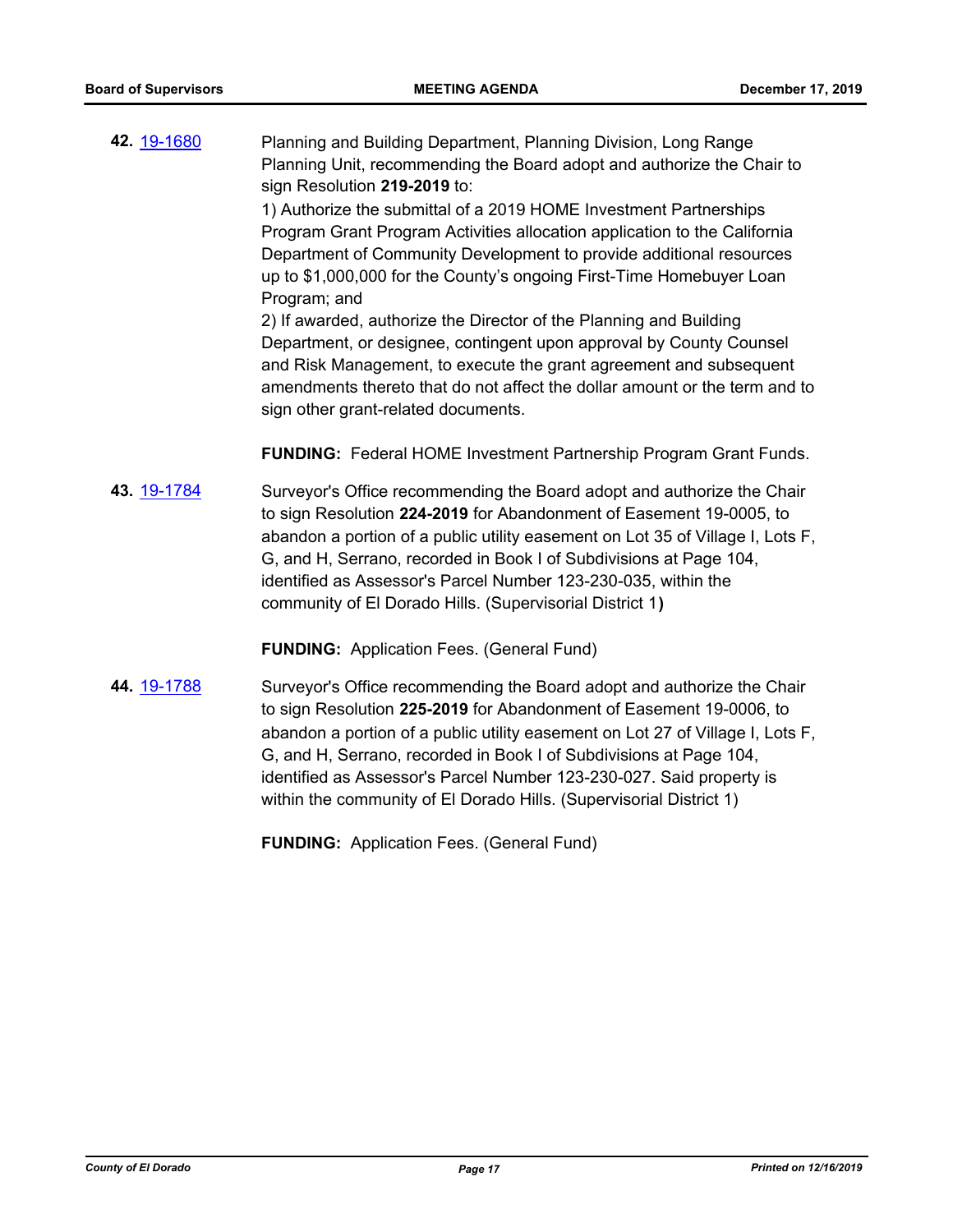#### **LAW AND JUSTICE - CONSENT ITEMS**

**45.** [19-1377](http://eldorado.legistar.com/gateway.aspx?m=l&id=/matter.aspx?key=26698) Probation Department recommending the Board: 1) Make findings in accordance with County ordinance 3.13.030 that it is more economical and feasible to continue to contract out for transdermal electronic alcohol monitoring equipment and services than to obtain the facilities, personnel, and equipment necessary to provide such services; and continue to utilize SCRAM of California for these services as previously contracted through Agreement 3073; 2) Approve and authorize the Chair to sign Agreement for Services 4371 effective January 1, 2020, through December 31, 2022, for a Not to Exceed Amount of \$500,000.00; and 3) Authorize the Purchasing Agent, or designee, to execute further documents relating to Agreement 4371, including amendments which do not increase the maximum dollar amount or term of the Agreement, and contingent upon approval by County Counsel and Risk Management. **FUNDING:** Public Safety Realignment (AB 109). **46.** [19-1571](http://eldorado.legistar.com/gateway.aspx?m=l&id=/matter.aspx?key=26895) Sheriff's Office recommending the Board: 1) Approve the use of Special Revenue Funds in the amount of \$324,000 for law enforcement equipment; \$12,000 for minor equipment; \$91,500 for fixed asset equipment; \$289,300 for vehicles; \$30,000 as a contribution to a Mental Health Facility Feasibility Study; \$122,300 for California Identification Remote Access Network (Cal-ID RAN) services and supplies; 2) Approve an updated Fixed Asset List for the Sheriff's Office, increasing the total fixed assets budget from \$3,121,900 to \$3,212,800, with no increase to net county cost; 3) Approve an updated Fixed Asset List for County Fleet Services, adding ten (10) Patrol Vehicles, increasing the total fixed assets budget by \$275,400 with no increase to net county cost; and 4) Approve budget transfer increasing revenues and appropriations in the Sheriff's Office Fiscal Year 2019-2020 Budget by \$849,600, transferring funds to Fleet, transferring funds from the Parks Division and drawing down funds from the Federal Equitable Justice, Custody Services, Rural Counties, State Asset Seizure, Supplemental Law Enforcement Services Account (SLESA - Front Line Law Enforcement), California Identification Remote Access Network (Cal-ID RAN), and California Multi-Jurisdictional Methamphetamine Enforcement (Cal-MMET) Special Revenue Funds to cover the costs of various services, supplies, and fixed assets. (4/5 vote required).

**FUNDING:** Special Revenue Funds.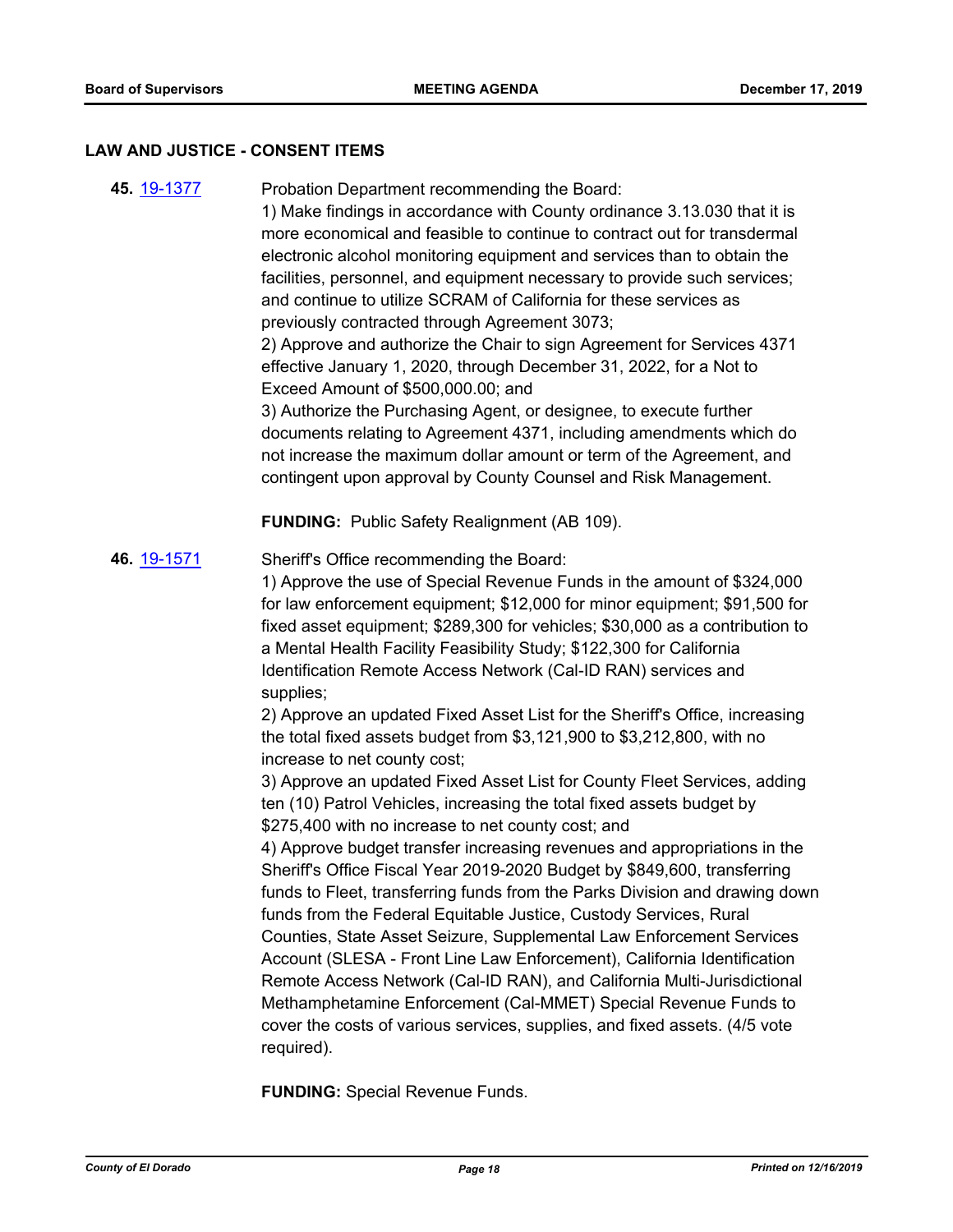**47.** [19-1767](http://eldorado.legistar.com/gateway.aspx?m=l&id=/matter.aspx?key=27091) Sheriff's Office recommending the Board approve and authorize the Chair to:

> 1) Accept an award in the amount of \$18,000 from the State Department of Alcoholic Beverage Control (ABC) for the Grant Assistance Program (GAP);

> 2) Ratify the Sheriff's Chief Fiscal Officer's signature on the ABC GAP Contract with the retroactive effective date of October 1, 2019, for a term of one year, through August 31, 2020; and

3) Authorize the Sheriff and the Undersheriff to execute, on behalf of El Dorado County, extensions, amendments and subsequent contracts with the ABC for the GAP, subject to approval by County Counsel.

**FUNDING:** State of California ABC GAP.

# **END CONSENT CALENDAR**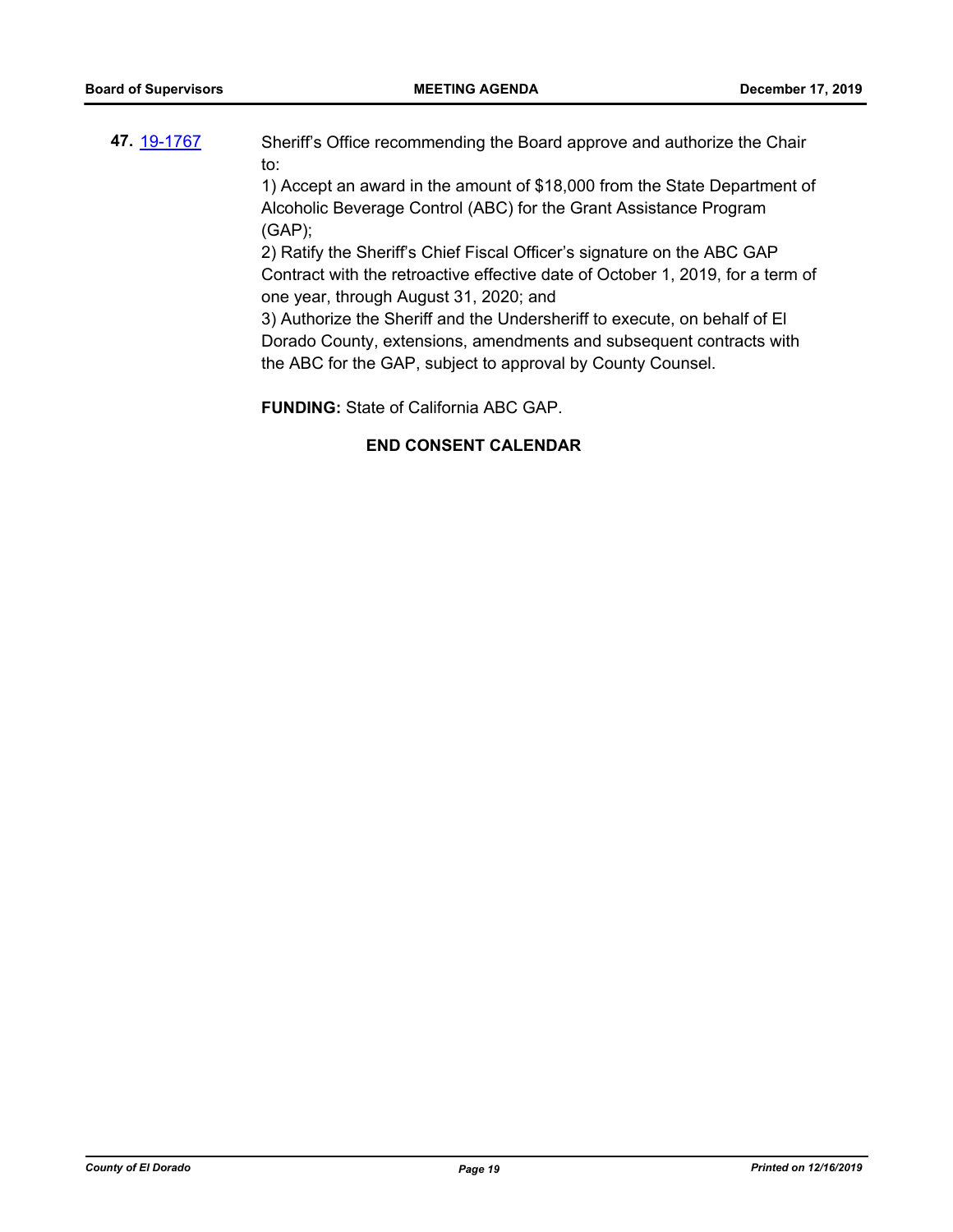#### **DEPARTMENT MATTERS (Items in this category may be called at any time)**

| 48. 19-1646 | Department of Transportation recommending the Board recognize<br>Elizabeth Zangari upon her retirement from the El Dorado County<br>Department of Transportation and authorize the Chair to sign a<br>Proclamation recognizing Elizabeth's 23 years of service and dedication to<br>the community. (Est. Time: 5 Min.)                            |
|-------------|---------------------------------------------------------------------------------------------------------------------------------------------------------------------------------------------------------------------------------------------------------------------------------------------------------------------------------------------------|
| 49 19-1831  | Supervisor Novasel recommending the Board:<br>1) Recognize and acknowledge Jeanne Amos, Director of Library<br>Services, on her many years of dedicated service with the County of El<br>Dorado; and<br>2) Approve and authorize the Board to sign a Proclamation recognizing<br>Jeanne Amos' dedication to El Dorado County. (Est. Time: 5 Min.) |
| 50. 19-1656 | Library Department recommending the Board:<br>1) Approve and adopt Board Policy A-10, the Meeting Room Policy; and<br>2) Rescind County Resolution 83-95, which was approved in 1995, thereby<br>replacing it with this policy. (Est. Time: 30 Min.)                                                                                              |
|             | <b>FUNDING: N/A</b>                                                                                                                                                                                                                                                                                                                               |
| 51. 19-1851 | Director of Human Resources recommending the Board appoint Carolyn<br>Brooks to the position of Director of Library Services, effective January 18,<br>2020, at step 3 of the salary range (approximate annual salary of<br>\$120,473). (Est. Time: 5 Min.)                                                                                       |
|             | <b>FUNDING: General Fund.</b>                                                                                                                                                                                                                                                                                                                     |
| 52. 19-1790 | Clerk of the Board recommending the Board approve the revised 2020<br>Board of Supervisors Meeting Calendar, cancelling the regular meeting of<br>Tuesday, November 3, 2020 and scheduling a regular meeting for<br>Tuesday, November 24, 2020. (Est. Time: 5 Min.)                                                                               |

#### **10:00 A.M. TIME ALLOCATION**

**53.** [19-1825](http://eldorado.legistar.com/gateway.aspx?m=l&id=/matter.aspx?key=27149) Department of Transportation recommending the Board: 1) Discuss the Traffic Impact Mitigation Fee zones, provide staff and their consultants with input and direction; and 2) Receive information on the existing Community Regions job data from the County's consultant, BAE Urban Economics, Inc. (Est. Time: 1 Hr.)

**FUNDING:** Traffic Impact Mitigation Fee Program.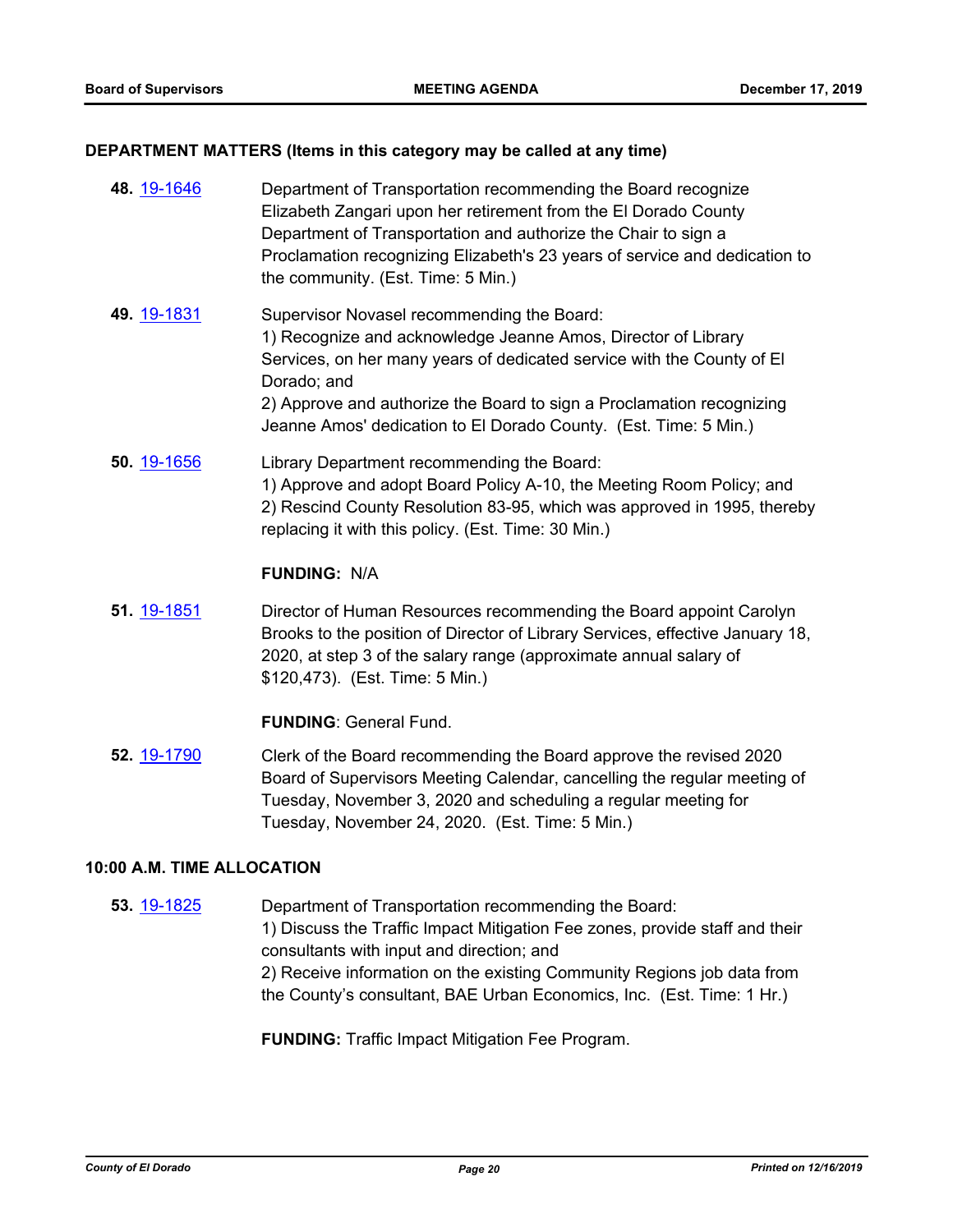| 54. 19-1750 | Department of Transportation recommending the Board:                      |
|-------------|---------------------------------------------------------------------------|
|             | 1) Adopt the 2019 Capital Improvement Program Book as presented in        |
|             | Attachment B.                                                             |
|             | 2) Authorize the addition of two new projects to the 2019 CIP Book:       |
|             | a) Cameron Park Drive Widening - Toronto Road to Sudbury Road (CIP        |
|             | 72144 / 36105065);                                                        |
|             | b) Camino Frontage Road - Pondorado Extension (CIP 72383 /                |
|             | 36105064); and                                                            |
|             | 3) Approve and authorize the Chair to sign a budget transfer request to   |
|             | accommodate the proposed changes to the Capital Improvements              |
|             | Program budget for Fiscal Year 2019/2020. (4/5 vote required) (Est. Time: |
|             | 10 Min.)                                                                  |
|             |                                                                           |

**FUNDING:** Various Federal, State, and Local funding sources.

#### **1:00 P.M. - TIME ALLOCATION**

**55.** [19-1821](http://eldorado.legistar.com/gateway.aspx?m=l&id=/matter.aspx?key=27145) Broadband Ad Hoc Committee, in coordination with the Chief Administrative Office, recommending the Board:

> 1) Receive and file a presentation and report from NEO Connect regarding updated capital costs and funding alternatives of implementing county-wide broadband, as a result of further research, financial modeling and the physical ride-out of the County terrain;

2) Provide direction to staff regarding options and strategies to pursue Broadband development in El Dorado County, including any next steps in the planning process, including but not limited to:

a) Countywide broadband implementation via a 40-year bond, resulting in a countywide property assessment;

b) Countywide broadband implementation via a 30- or 40-year bond after seeking and negotiating a partnership with a co-investor and securing grants, in combination with a countywide property assessment;

c) Broadband implementation planning by identification of smaller priority areas/projects, with a localized property/benefit assessment; and d) Broadband implementation planning by seeking a partnership with an investor and/or grant opportunities to fund smaller priority areas/projects; and

3) Authorize the Purchasing Agent to negotiate and execute a new agreement with Neo Connect with a not-to-exceed amount of \$15,000, for as-needed, on-going staffing support and consulting services related to Broadband efforts and the County's "Dig Once" policy for parallel conduit in County projects, and coordination with other agencies and developers on future projects. (Est. Time: 1 Hr.)

**FUNDING:** Funding for Broadband efforts has been funded through Economic Development using Transient Occupancy Tax revenue.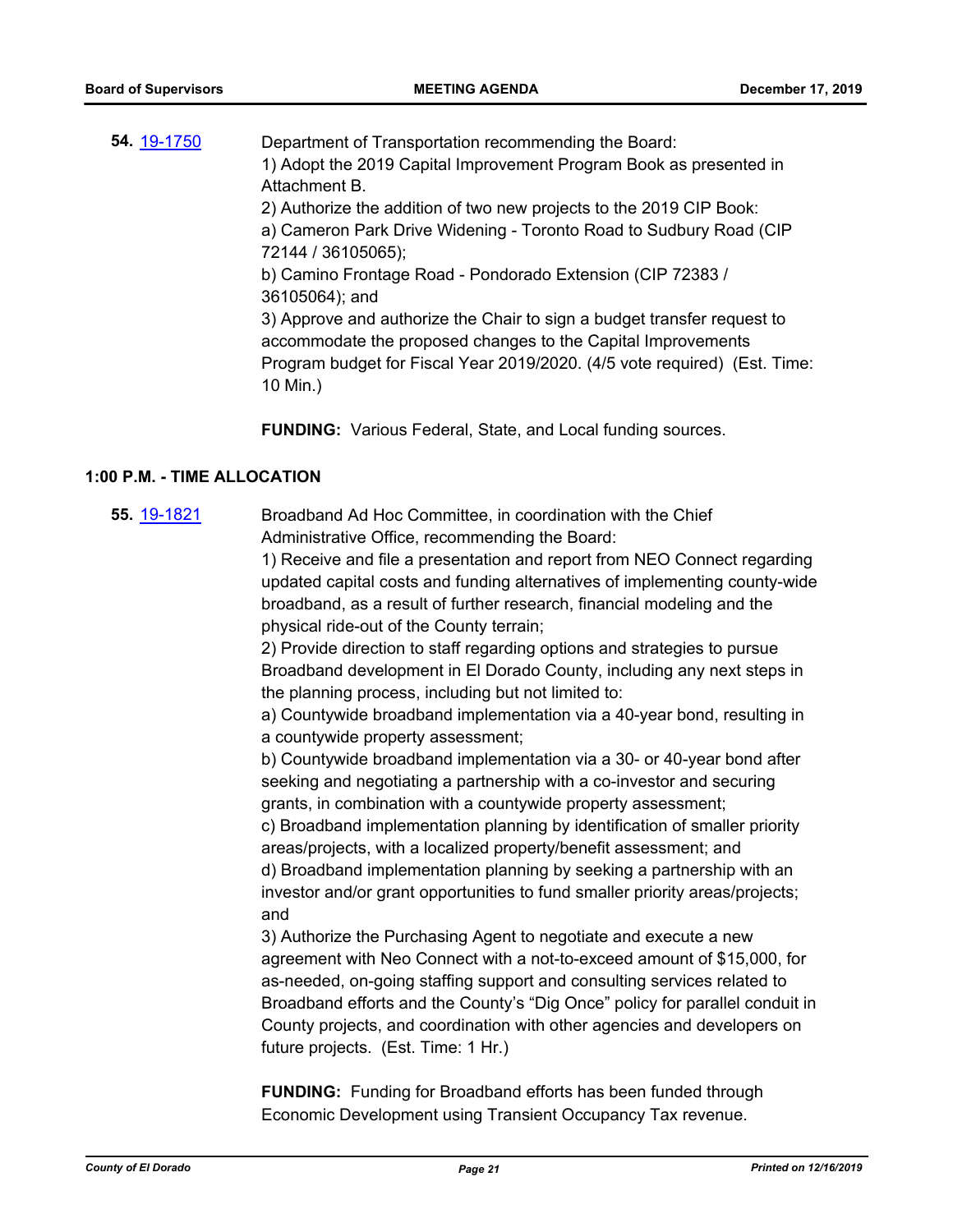#### **2:00 P.M. - TIME ALLOCATION**

**56.** [19-1749](http://eldorado.legistar.com/gateway.aspx?m=l&id=/matter.aspx?key=27073) HEARING - Environmental Management Department recommending the Board consider the following regarding the solid waste collection rates for South Tahoe Refuse Co., Inc., Areas A and B:

1) Based on the analysis completed by Crowe LLP, find that a 2.93% increase to the existing rates be in accordance with the interim year rate setting process as outlined in the Solid Waste Rate Setting Policies and Procedures Manual; and

2) Adopt and authorize the Chair to sign Resolution **228-2019** authorizing an increase to the solid waste collection rates for South Tahoe Refuse Co., Inc., Areas A and B, by 2.93% for the 2020 interim year to be effective January 1, 2020 (Est. Time: 15 Min.)

**FUNDING:** User Fees / Franchise Fees. (No Federal Funding)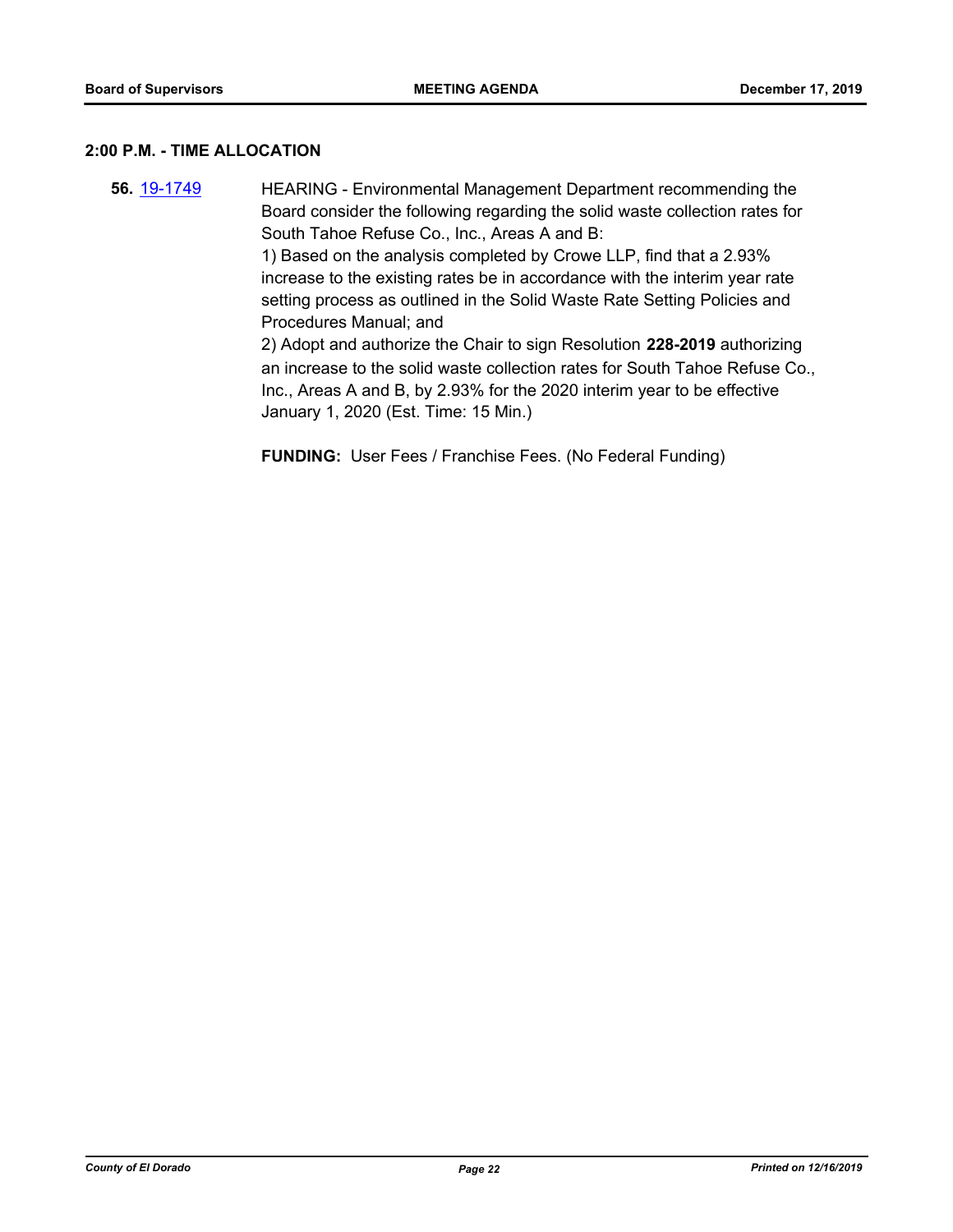**57.** [19-1768](http://eldorado.legistar.com/gateway.aspx?m=l&id=/matter.aspx?key=27092) HEARING - To consider the recommendation of the Planning Commission on the Vineyards at El Dorado Hills project to request a Rezone (Z16-0002), a Planned Development (PD16-0001), a Phased Tentative Subdivision Map (TM16-1528), and a Design Waiver on property identified by Assessor's Parcel Number 126-100-024, consisting of 114.03 acres, in the Rural Region in the El Dorado Hills area, submitted by Omni Financial, LLC; and the Planning Commission recommending the Board take the following actions: 1) Adopt Resolution **229-2019** certifying the Environmental Impact Report (Attachment C), subject to California Environmental Quality Act Findings and Statement of Overriding Considerations (Attachment D); 2) Adopt the Mitigation Monitoring Reporting Program (Attachment E) detailing the recommended Mitigation Measures in the Environmental Impact Report, in compliance with California Environmental Quality Act Guidelines Section 15097(a); 3) Approve Z16-0002 rezoning Assessor's Parcel Number 126-100-024 applying the Planned Development Combining Zone to the existing underlying zoning of Estate Residential, Five-acre resulting in the new zoning of Estate Residential, Five-acre-Planned Development based on the Findings (Attachment G) presented; 4) Approve Planned Development PD16-0001 establishing a Development Plan allowing the project to utilize density bonuses by clustering residential parcels and dedicating open space and allowing reduced setbacks of 20 foot front setbacks, 15 foot side setbacks and 30 foot rear setbacks for the project, based on the Findings (Attachment G) and subject to the Conditions of Approval (Attachment H) as presented; 5) Approve the Phased Tentative Subdivision Map TM16-1528 consisting of 42 residential lots ranging in size from 43,560 to 46,562 square feet, five open space lots, and one road lot, based on the Findings (Attachment G) and subject to the Mitigation Monitoring Reporting Program (Attachment E) and Conditions of Approval (Attachment H) as presented; 6) Approve the Design Waiver to reduce the standard 101C road width easement from 50 feet to 30 feet as the Findings (Attachment G) could be made; and

> 7) Adopt Ordinance **5117** for said Rezone. (Supervisorial District 4) (Est. Time: 45 Min.)

### **FUNDING:** N/A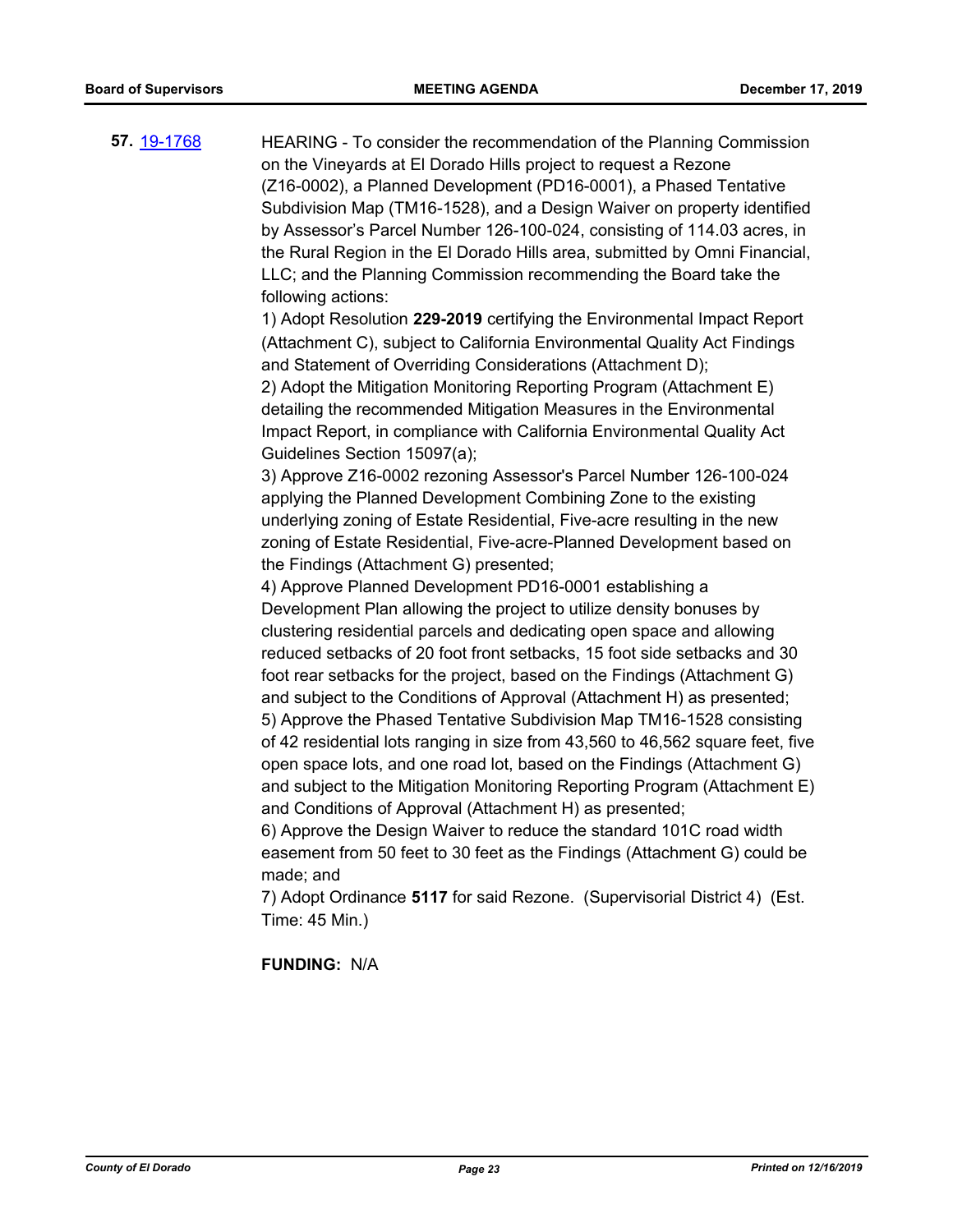| 58. 19-1783 | HEARING - To consider the recommendation of the Planning Commission            |
|-------------|--------------------------------------------------------------------------------|
|             | on the Creekside Plaza project to request a Rezone (Z10-0009), a               |
|             | Tentative Parcel Map (P10-0012), and a Planned Development                     |
|             | (PD10-0005) on property identified by Assessor's Parcel Numbers                |
|             | 327-211-014, 327-211-016, and 327-211-025, consisting of 4.39 acres, in        |
|             | the Community Region of Diamond Springs, submitted by Grado Equities           |
|             | VI, LLC; and the Planning Commission recommending the Board take the           |
|             | following actions:                                                             |
|             | 1) Adopt Resolution 233-2019 certifying the Environmental Impact Report        |
|             | (Attachment C), subject to California Environmental Quality Act Findings       |
|             | (Attachment D);                                                                |
|             | 2) Adopt the Mitigation Monitoring Reporting Program (Attachment E)            |
|             | detailing the recommended Mitigation Measures in the Environmental             |
|             | Impact Report, in compliance with California Environmental Quality Act         |
|             | Guidelines Section 15097(a);                                                   |
|             | 3) Approve Z10-0009 rezoning Assessor's Parcel Numbers 327-211-014,            |
|             | 327-211-016, and 327-211-025 from Community Commercial-Design                  |
|             | Control to Community Commercial-Planned Development and Open                   |
|             | Space-Planned Development based on the Findings (Attachment G)                 |
|             | presented;                                                                     |
|             | 4) Approve Tentative Parcel Map P10-0012 subdividing the project site          |
|             | into four parcels including a 0.22-acre portion of Forni Road Right of Way     |
|             | subject to a General Vacation based on the Findings (Attachment G) and         |
|             | subject to the Conditions of Approval (Attachment H) as presented;             |
|             | 5) Approve Planned Development PD10-0005 as the official Development           |
|             | Plan for the proposed Creekside Plaza commercial center containing three       |
|             | buildings totaling 30,560 square feet with on-site parking, lighting, signage, |
|             | and landscaping based on the Findings (Attachment G) and subject to the        |
|             | Conditions of Approval (Attachment H) as presented; and                        |
|             |                                                                                |

7) Adopt Ordinance **5118** for said Rezone. (Supervisorial District 3) (Est. Time: 30 Min.)

**FUNDING:** N/A

# **ITEMS TO/FROM SUPERVISORS**

## **CAO UPDATE**

# **ADJOURNMENT**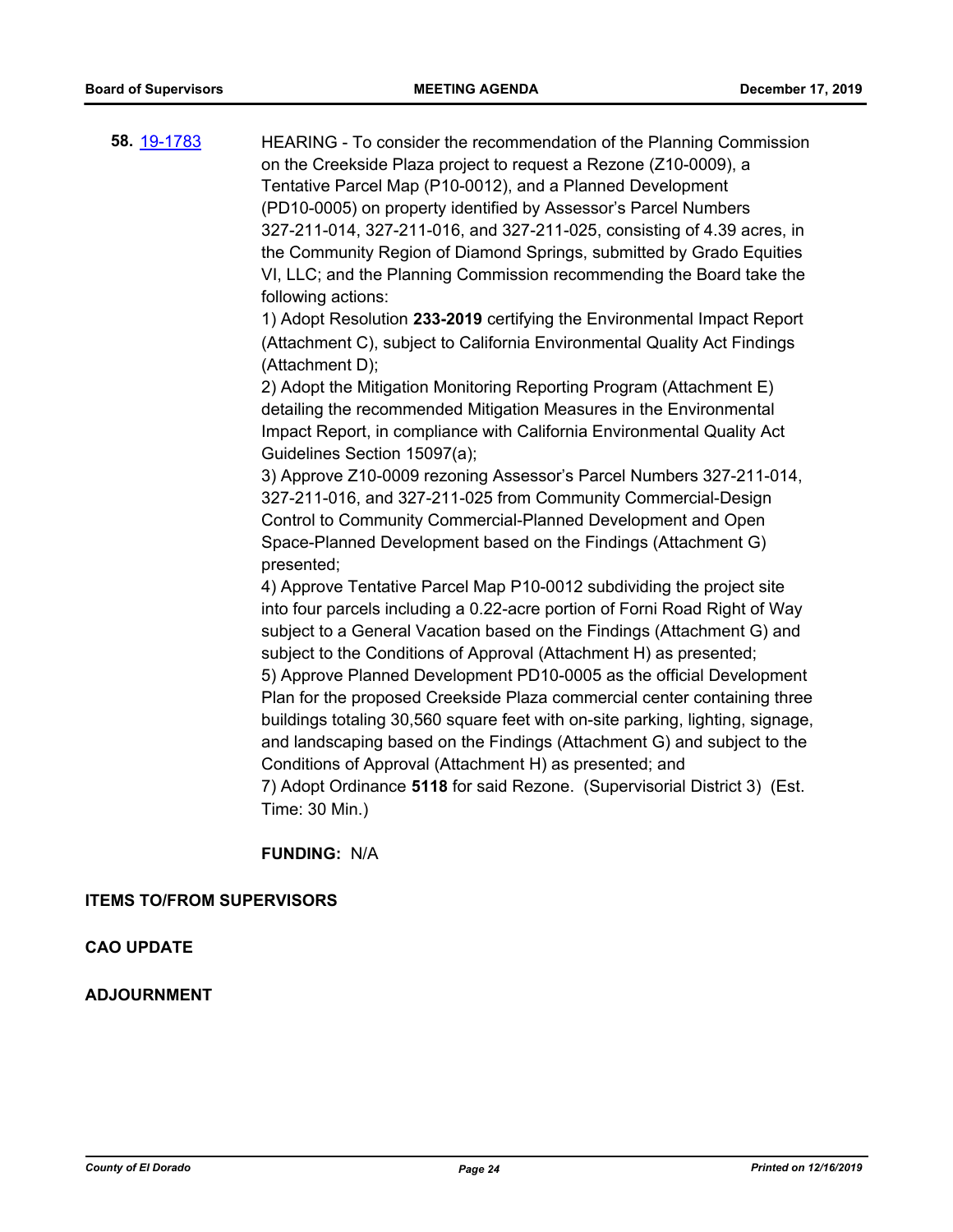On August 19, 2003, the Board adopted the following protocol: It is a requirement that all speakers, County staff and the public, when approaching the podium to make a visual presentation to the Board of Supervisors, must provide the Clerk with the appropriate number of hard copies of the presentation for Board members and the audience.